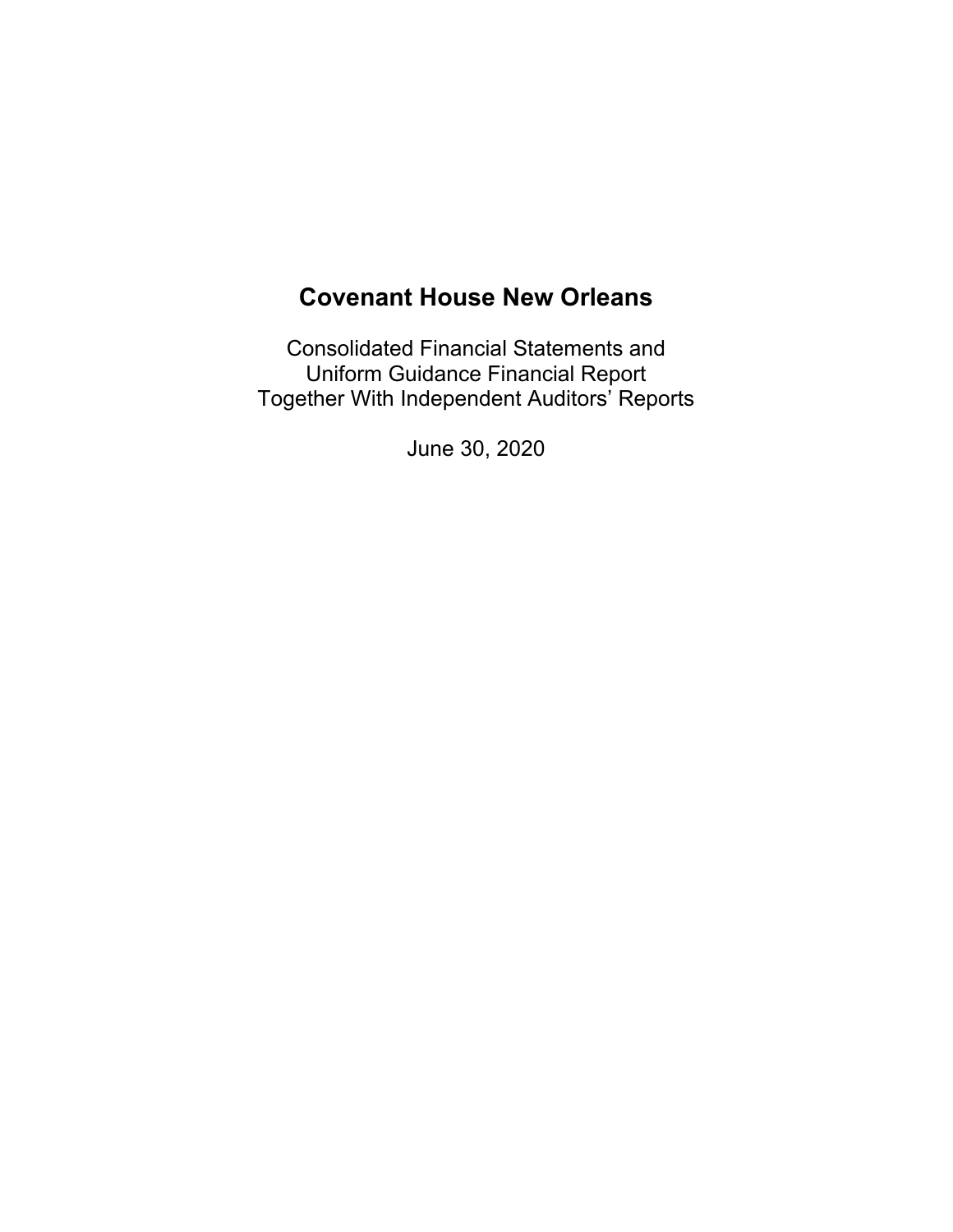Consolidated Financial Statements and Uniform Guidance Financial Report Together With Independent Auditors' Reports

June 30, 2020

# **TABLE OF CONTENTS**

|                                                                                                                                                                                                    | <b>Page</b> |
|----------------------------------------------------------------------------------------------------------------------------------------------------------------------------------------------------|-------------|
| <b>Independent Auditors' Report</b>                                                                                                                                                                |             |
| <b>CONSOLIDATED FINANCIAL STATEMENTS</b>                                                                                                                                                           |             |
| <b>Consolidated Statement of Financial Position</b>                                                                                                                                                | 3           |
| <b>Consolidated Statement of Activities</b>                                                                                                                                                        | 4           |
| <b>Consolidated Statement of Functional Expenses</b>                                                                                                                                               | 5           |
| <b>Consolidated Statement of Cash Flows</b>                                                                                                                                                        | 6           |
| Notes to Consolidated Financial Statements                                                                                                                                                         | $7-23$      |
| <b>SUPPLEMENTARY INFORMATION</b>                                                                                                                                                                   |             |
| Schedule of Compensation, Benefits and Other Payments to Agency Head or<br><b>Chief Executive Officer</b>                                                                                          | 24          |
| UNIFORM GUIDANCE SCHEDULES AND REPORTS                                                                                                                                                             |             |
| Schedule of Expenditures of Federal Awards                                                                                                                                                         | 25          |
| Notes to Schedule of Expenditures of Federal Awards                                                                                                                                                | 26          |
| Report on Internal Control Over Financial Reporting and on Compliance<br>and Other Matters Based on an Audit of Financial Statements Performed<br>in Accordance With Government Auditing Standards |             |
| Report on Compliance for Each Major Federal Program and Report on Internal<br>Control Over Compliance Required by the Uniform Guidance                                                             |             |
| <b>Schedule of Findings and Questioned Costs</b>                                                                                                                                                   | 31          |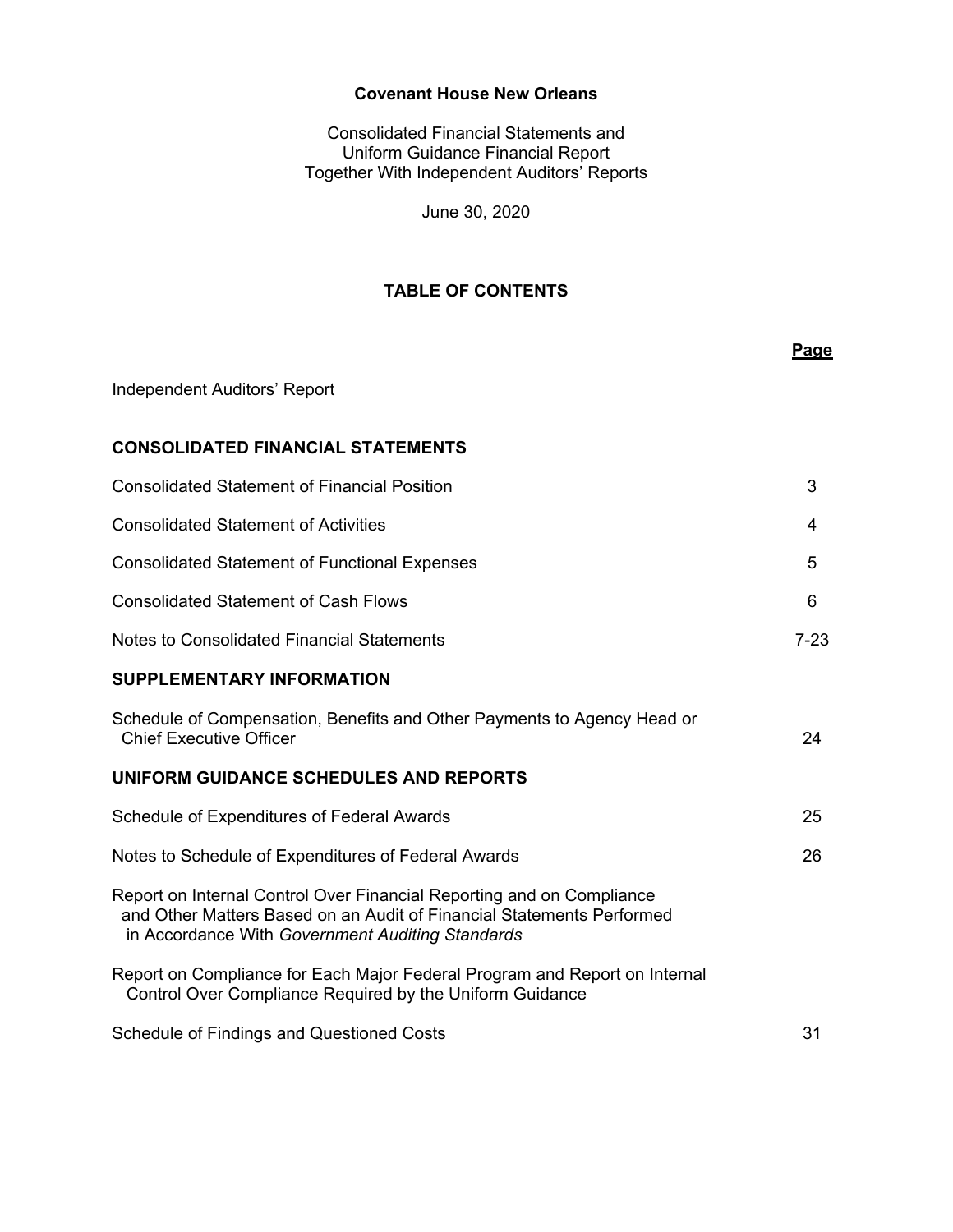

## **Independent Auditors' Report**

## **Board of Directors Covenant House New Orleans**

#### **Report on the Consolidated Financial Statements**

We have audited the accompanying consolidated financial statements of Covenant House New Orleans (the "Organization"), which comprise the consolidated statement of financial position as of June 30, 2020, and the related consolidated statements of activities, functional expenses and cash flows for the year then ended, and the related notes to the consolidated financial statements.

#### *Management's Responsibility for the Consolidated Financial Statements*

Management is responsible for the preparation and fair presentation of these consolidated financial statements in accordance with accounting principles generally accepted in the United States of America; this includes the design, implementation, and maintenance of internal control relevant to the preparation and fair presentation of consolidated financial statements that are free from material misstatement, whether due to fraud or error.

#### *Auditors' Responsibility*

Our responsibility is to express an opinion on these consolidated financial statements based on our audit. We conducted our audit in accordance with auditing standards generally accepted in the United States of America and the standards applicable to financial audits contained in *Government Auditing Standards,* issued by the Comptroller General of the United States. Those standards require that we plan and perform the audit to obtain reasonable assurance about whether the consolidated financial statements are free from material misstatement.

An audit involves performing procedures to obtain audit evidence about the amounts and disclosures in the consolidated financial statements. The procedures selected depend on the auditors' judgment, including the assessment of the risks of material misstatement of the consolidated financial statements, whether due to fraud or error. In making those risk assessments, the auditor considers internal control relevant to the entity's preparation and fair presentation of the consolidated financial statements in order to design audit procedures that are appropriate in the circumstances, but not for the purpose of expressing an opinion on the effectiveness of the entity's internal control. Accordingly, we express no such opinion. An audit also includes evaluating the appropriateness of accounting policies used and the reasonableness of significant accounting estimates made by management, as well as evaluating the overall presentation of the consolidated financial statements.

We believe that the audit evidence we have obtained is sufficient and appropriate to provide a basis for our audit opinion.

## *Opinion*

In our opinion, the consolidated financial statements referred to above present fairly, in all material respects, the consolidated financial position of Covenant House New Orleans as of June 30, 2020, and the consolidated changes in its net assets and its cash flows for the year then ended in accordance with accounting principles generally accepted in the United States of America.

PKF O'Connor Davies, LLP is a member firm of the PKF International Limited network of legally independent firms and does not accept any responsibility or liability for the actions or inactions on the part of any other individual member firm or firms.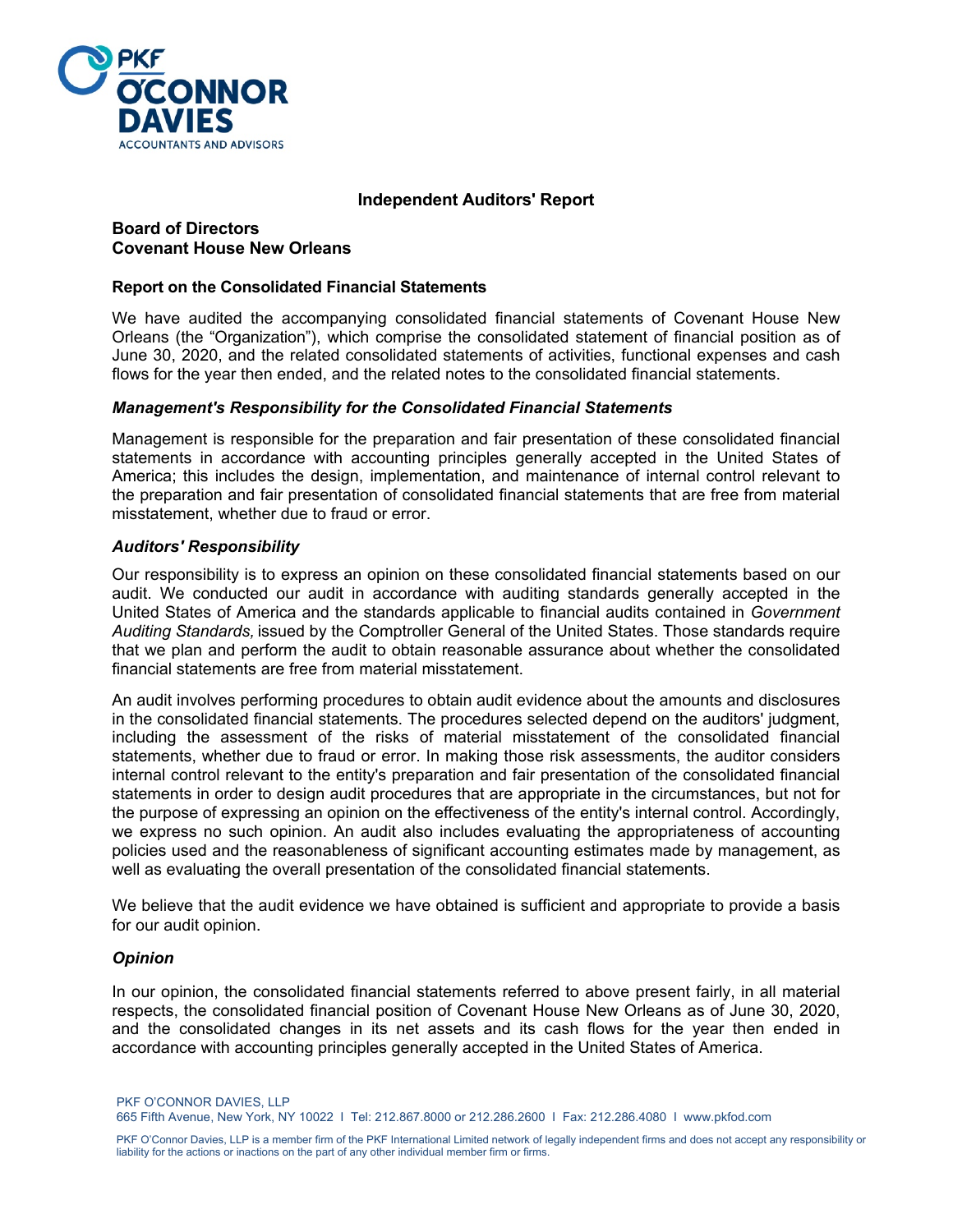#### **Board of Directors Covenant House New Orleans**  Page 2

#### *Report on Summarized Comparative Information*

We have previously audited Covenant House New Orleans' June 30, 2019 consolidated financial statements, and we expressed an unmodified audit opinion on those audited consolidated financial statements in our report dated December 5, 2019. In our opinion, the summarized comparative information presented herein as of and for the year ended June 30, 2019 is consistent in all material respects, with the audited consolidated financial statements from which it has been derived.

#### *Report on Supplementary Information*

Our audit was conducted for the purpose of forming an opinion on the consolidated financial statements as a whole. The Schedule of Compensation, Benefits and Other Payments to Agency Head or Chief Executive Director, on page 24 is presented for purposes of additional analysis and is not a required part of the consolidated financial statements. The accompanying Schedule of Expenditures of Federal Awards, as required by Title 2 U.S. *Code of Federal Regulations (CFR) Part 200, Uniform Administrative Requirements, Cost Principles, and Audit Requirements for Federal Awards*, on page 25 is presented for purposes of additional analysis and is not a required part of the consolidated financial statements. Such information is the responsibility of management and was derived from and relates directly to the underlying accounting and other records used to prepare the consolidated financial statements. The information has been subjected to the auditing procedures applied in the audit of the consolidated financial statements and certain additional procedures, including comparing and reconciling such information directly to the underlying accounting and other records used to prepare the consolidated financial statements or to the consolidated financial statements themselves, and other additional procedures in accordance with auditing standards generally accepted in the United States of America. In our opinion, the information is fairly stated in all material respects in relation to the consolidated financial statements as a whole.

#### **Other Reporting Required by** *Government Auditing Standards*

In accordance with *Government Auditing Standards*, we have also issued our report dated March 3, 2021 on our consideration of the Organization's internal control over financial reporting and on our tests of its compliance with certain provisions of laws, regulations, contracts and grant agreements and other matters. The purpose of that report is solely to describe the scope of our testing of internal control over financial reporting and compliance and the results of that testing, and not to provide an opinion on the effectiveness of the Organization's internal control over financial reporting or on compliance. That report is an integral part of an audit performed in accordance with *Government Auditing Standards* in considering the Organization's internal control over financial reporting and compliance.

PKF O'Connor Davies, LLP

March 3, 2021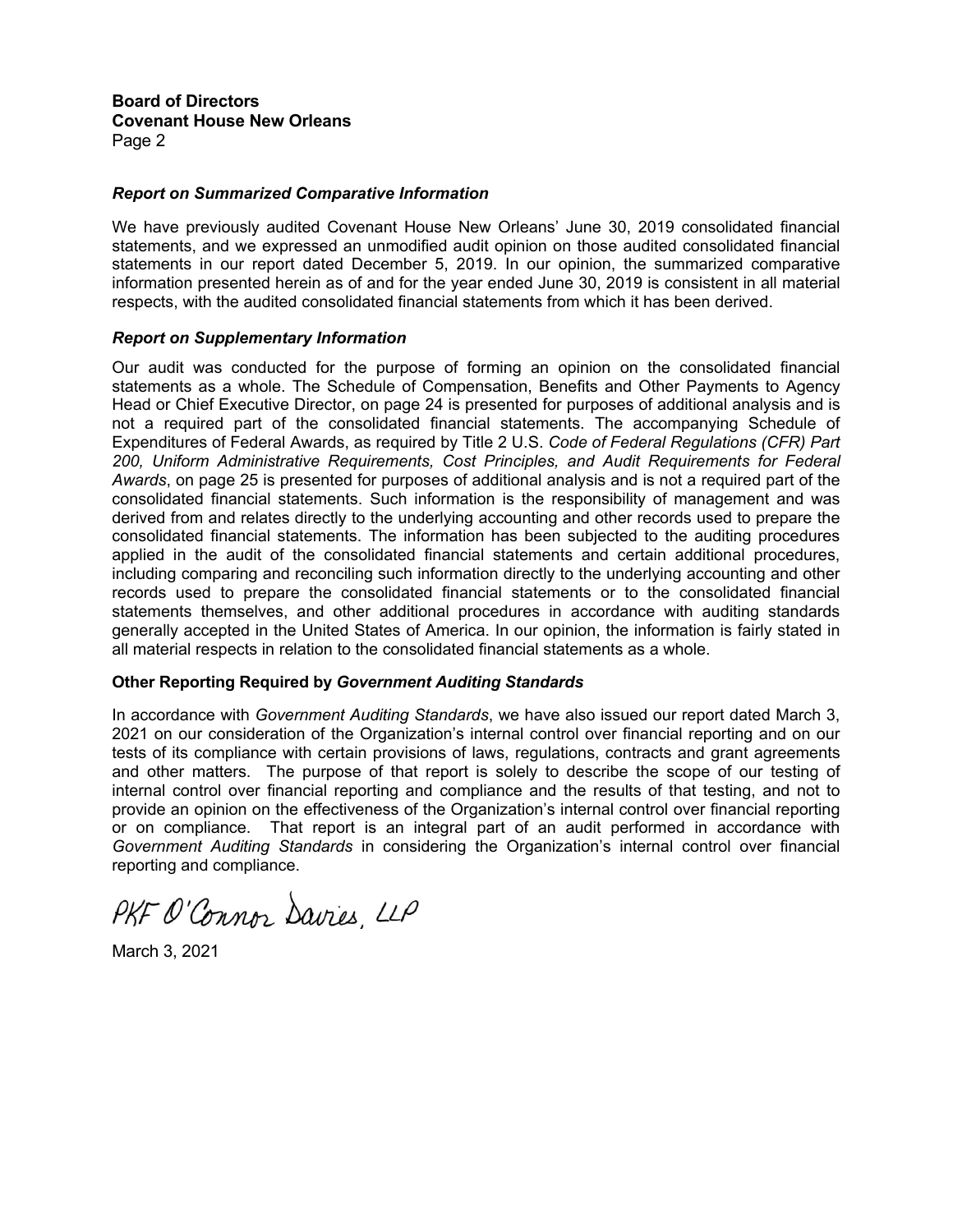# Consolidated Statement of Financial Position June 30, 2020 (with comparative amounts at June 30, 2019)

|                                              | 2020             | 2019            |
|----------------------------------------------|------------------|-----------------|
| <b>ASSETS</b>                                |                  |                 |
| Cash and cash equivalents                    | \$<br>2,760,566  | \$<br>1,233,111 |
| Grants receivable                            | 1,045,190        | 451,916         |
| Contributions receivable, net                | 116,572          | 387,801         |
| Other receivables, net                       | 79,146           | 43,680          |
| Other assets                                 | 87,620           | 88,591          |
| Investments                                  | 2,863,307        | 2,863,534       |
| Property and equipment, net                  | 3,149,497        | 2,912,324       |
| Beneficial interest in assets held by others | 373,531          | 378,606         |
|                                              | \$<br>10,475,429 | \$<br>8,359,563 |
| <b>LIABILITIES AND NET ASSETS</b>            |                  |                 |
| Liabilities                                  |                  |                 |
| Accounts payable, accrued expenses,          |                  |                 |
| and refundable advances                      | \$<br>791,372    | \$<br>708,792   |
| Long term debt - PPP Loan<br>Due to Parent   | 817,200          |                 |
|                                              | 39,707           | 8,830           |
| <b>Total Liabilities</b>                     | 1,648,279        | 717,622         |
| <b>Net Assets</b>                            |                  |                 |
| Without donor restrictions                   | 7,085,116        | 6,644,156       |
| With donor restrictions                      | 1,742,034        | 997,785         |
| <b>Total Net Assets</b>                      | 8,827,150        | 7,641,941       |
|                                              | \$<br>10,475,429 | \$<br>8,359,563 |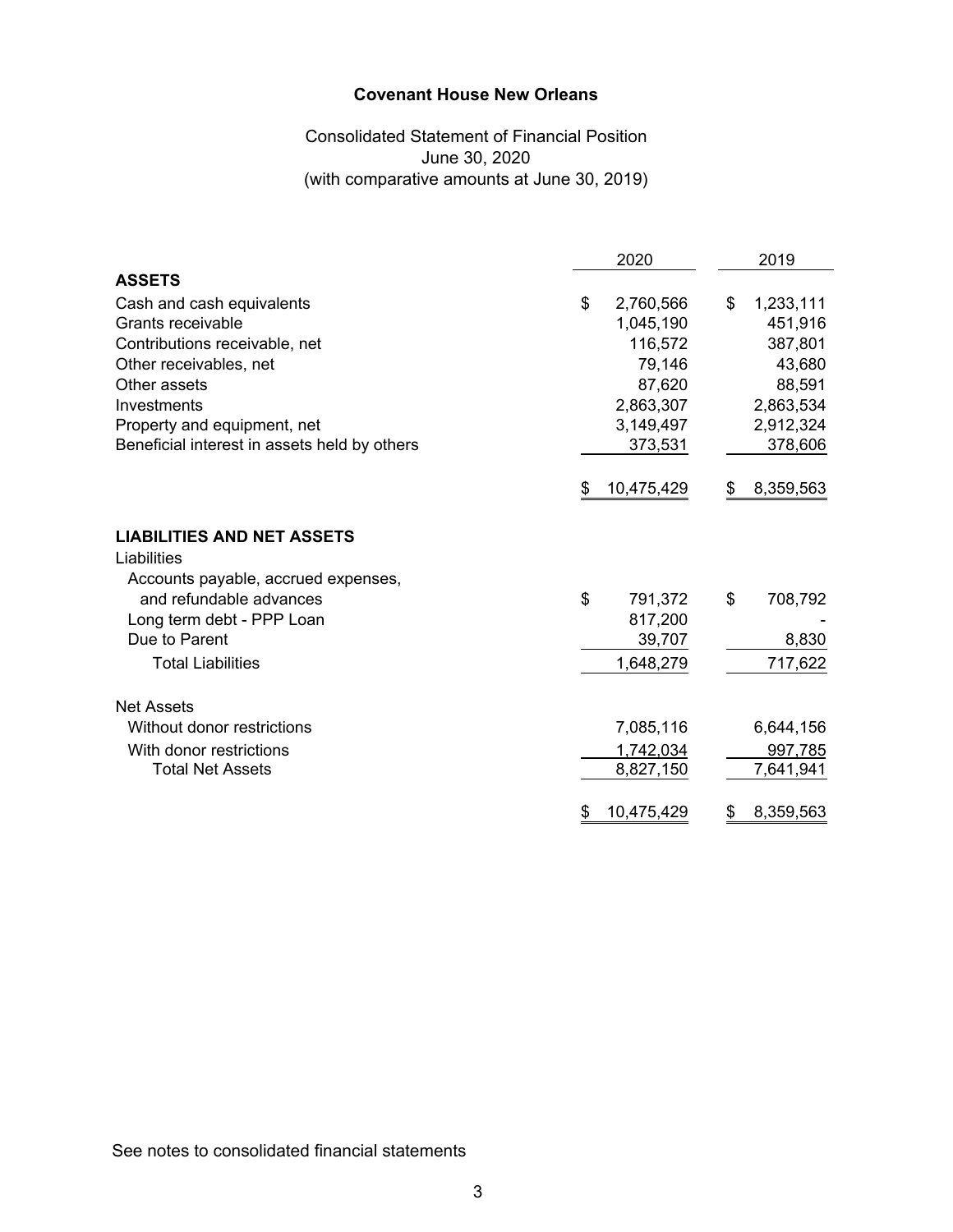# Consolidated Statement of Activities Year Ended June 30, 2020 (with summarized totals for year ended June 30, 2019)

|                                                                                                |                                      | 2020                              |                 |                 |
|------------------------------------------------------------------------------------------------|--------------------------------------|-----------------------------------|-----------------|-----------------|
|                                                                                                | <b>Without Donor</b><br>Restrictions | <b>With Donor</b><br>Restrictions | Total           | Total<br>2019   |
| <b>CONTRIBUTIONS, REVENUE AND OTHER SUPPORT</b>                                                |                                      |                                   |                 |                 |
| Contributions from individuals, foundations and                                                |                                      |                                   |                 |                 |
| corporations, including legacies and bequests                                                  | 2,371,288<br>S                       | 1,102,885<br>\$                   | 3,474,173<br>\$ | 2,749,486       |
| Contributed services and merchandise                                                           | 323,137                              |                                   | 323,137         | 229,612         |
| Government grants and contracts                                                                | 2,184,556                            |                                   | 2,184,556       | 1,625,358       |
| <b>Support from Parent</b>                                                                     | 1,433,494                            |                                   | 1,433,494       | 1,510,000       |
| Support from Parent related to National Sleep Out Event                                        | 413,332                              |                                   | 413,332         | 355,008         |
| Special events revenue, net of direct benefits to donors of                                    |                                      |                                   |                 |                 |
| \$38,649 and \$37,677                                                                          | 236,598                              |                                   | 236,598         | 193,182         |
| Total Contributions, Revenue and Other Support                                                 | 6,962,405                            | 1,102,885                         | 8,065,290       | 6,662,646       |
| <b>INVESTMENT AND OTHER INCOME</b>                                                             |                                      |                                   |                 |                 |
| Investment Income                                                                              |                                      |                                   |                 |                 |
| Interest and dividends                                                                         | 77,362                               |                                   | 77,362          | 75,993          |
| Net unrealized (loss) gain on investments                                                      | (60, 895)                            |                                   | (60, 895)       | 54,692          |
| Net realized gains on investments                                                              | 8,074                                |                                   | 8,074           | 12,639          |
| Job-training program revenue, net of costs                                                     |                                      |                                   |                 |                 |
| of \$83,487 and \$104,916                                                                      | 60,541                               |                                   | 60,541          | 72,249          |
| Other income                                                                                   | 36,958                               |                                   | 36,958          | 53,746          |
| Total Investment and Other Income                                                              | 122,040                              |                                   | 122,040         | 269,319         |
| Total Contributions, Revenue and Other Support<br>and Investment and Other Income              | 7,084,445                            | 1,102,885                         | 8,187,330       | 6,931,965       |
| Net assets released from restrictions                                                          | 358,636                              | (358, 636)                        |                 |                 |
| Total Contributions, Revenue and Other Support<br>and Investment and Other Income and Releases |                                      |                                   |                 |                 |
| from Restrictions                                                                              | 7,443,081                            | 744,249                           | 8,187,330       | 6,931,965       |
| <b>EXPENSES</b>                                                                                |                                      |                                   |                 |                 |
| Program services                                                                               | 5,766,758                            |                                   | 5,766,758       | 5,137,658       |
| <b>Supporting Services</b>                                                                     |                                      |                                   |                 |                 |
| Management and general                                                                         | 945,515                              |                                   | 945,515         | 773,818         |
| Fundraising                                                                                    | 289,848                              |                                   | 289,848         | 264,204         |
| <b>Total Supporting Services</b>                                                               | 1,235,363                            | $\overline{\phantom{a}}$          | 1,235,363       | 1,038,022       |
| <b>Total Expenses</b>                                                                          | 7,002,121                            |                                   | 7,002,121       | 6,175,680       |
| Change in Net Assets                                                                           | 440,960                              | 744,249                           | 1,185,209       | 756,285         |
| <b>NET ASSETS</b>                                                                              |                                      |                                   |                 |                 |
| Beginning of year                                                                              | 6,644,156                            | 997,785                           | 7,641,941       | 6,885,656       |
| End of year                                                                                    | 7,085,116<br>\$                      | 1,742,034<br>\$                   | \$8,827,150     | 7,641,941<br>\$ |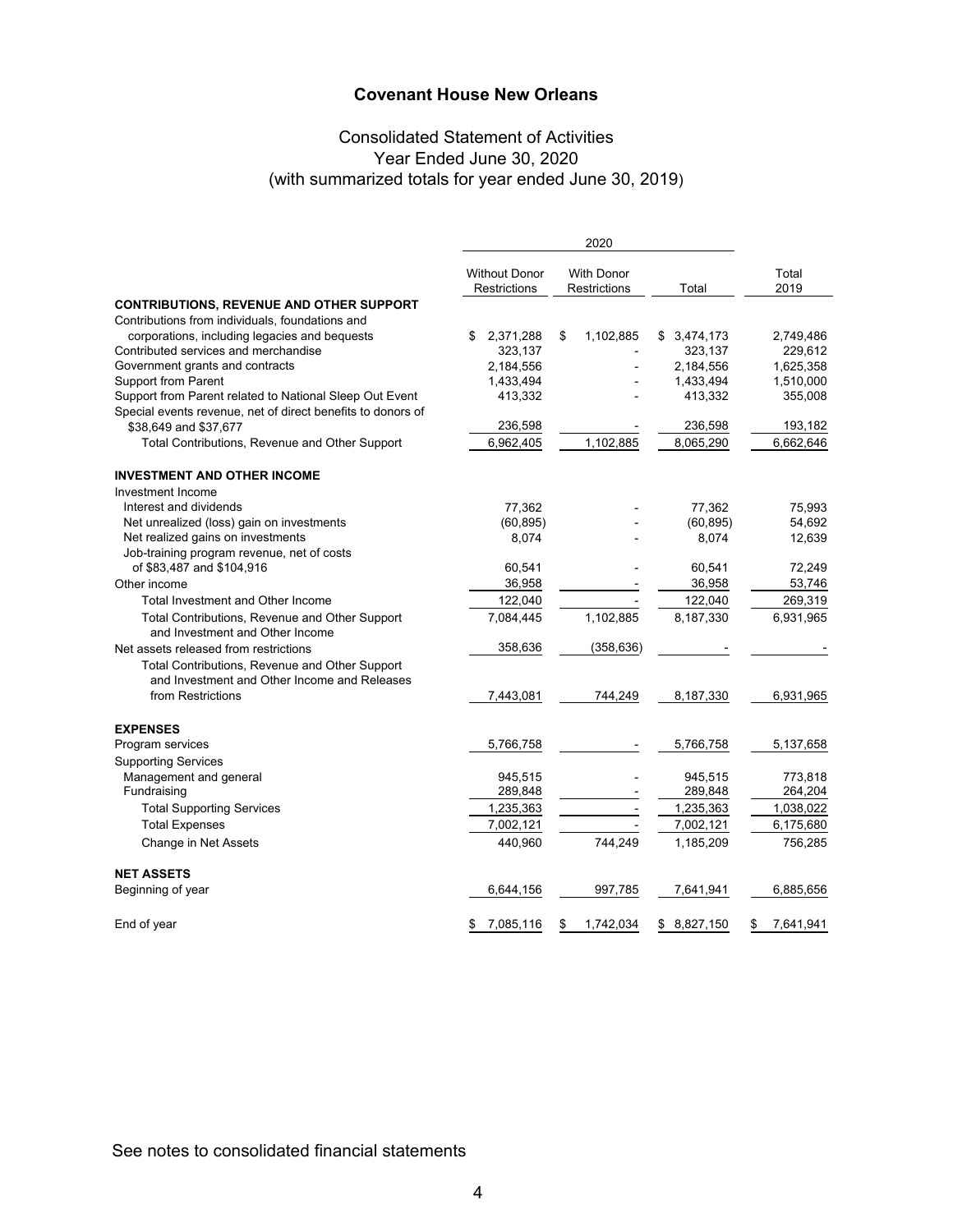# Consolidated Statement of Functional Expenses Year Ended June 30, 2020 (with summarized total for year ended June 30, 2019)

|                                            |                          |                          |                |                          | Program Services     |                          |                          |                          | <b>Supporting Services</b> |               |                         |                                      |                 |                   |
|--------------------------------------------|--------------------------|--------------------------|----------------|--------------------------|----------------------|--------------------------|--------------------------|--------------------------|----------------------------|---------------|-------------------------|--------------------------------------|-----------------|-------------------|
|                                            | Shelter and              |                          | Mother/        |                          | Community<br>Service | Public                   | Rights of<br>Passage/    | Total<br>Program         | Management                 |               | Total<br>Supporting     | Cost of<br>Direct<br><b>Benefits</b> | Total           |                   |
|                                            | Crisis Care              | Outreach                 | Child          | Medical                  | Center               | Education                | In-School                | Services                 | and General                | Fundraising   | Services                | to Donors                            | 2020            | 2019              |
| Salaries and wages                         | \$1.138.014              | \$<br>121.547            | 270,044<br>\$. | 136,073<br>\$.           | 189.790<br>- \$      | \$20.026                 | 584,906<br>-\$           | \$2.460,400              | 490.131<br>-\$             | 162,785<br>\$ | $\mathbf{s}$<br>652.916 | - \$                                 | 3,113,316<br>\$ | 2,807,548<br>- \$ |
| Payroll taxes                              | 89,139                   | 9.525                    | 21,165         | 10,777                   | 15,222               | 1.492                    | 47,124                   | 194,444                  | 37,038                     | 12,581        | 49.619                  |                                      | 244,063         | 217,872           |
| <b>Employee benefits</b>                   | 343,778                  | 38,328                   | 81,556         | 31,836                   | 61,992               | 6,524                    | 160,536                  | 724,550                  | 162,255                    | 40,290        | 202,545                 | $\overline{\phantom{a}}$             | 927,095         | 698,701           |
| <b>Total Salaries and Related Expenses</b> | 1,570,931                | 169,400                  | 372,765        | 178,686                  | 267,004              | 28,042                   | 792,566                  | 3,379,394                | 689,424                    | 215,656       | 905,080                 |                                      | 4,284,474       | 3,724,121         |
| Accounting fees                            | $\overline{\phantom{a}}$ |                          |                | $\overline{a}$           |                      |                          | $\overline{\phantom{a}}$ | $\overline{\phantom{a}}$ | 44,950                     |               | 44,950                  |                                      | 44,950          | 45,000            |
| Legal fees                                 | 1,189                    | $\overline{\phantom{a}}$ | 279            | 122                      | 122                  |                          | 734                      | 2,446                    |                            |               |                         |                                      | 2,446           | 2,148             |
| Medical fees                               |                          |                          |                | 7,984                    | 1,331                |                          | 3,992                    | 13,307                   |                            |               |                         |                                      | 13,307          | 33,780            |
| Consulting fees                            | 28,264                   | 1,650                    | 6,630          | 4,288                    | 112,178              | 4,305                    | 18,275                   | 175,590                  | 11,633                     | 8,483         | 20,116                  |                                      | 195,706         | 234,193           |
| Supplies                                   | 46,482                   | 1,939                    | 11,476         | 9,885                    | 5,747                | 12                       | 21,631                   | 97,172                   | 6,941                      | 2,606         | 9,547                   |                                      | 106,719         | 84,980            |
| Telephone                                  | 12,337                   | 1,854                    | 2,951          | 1,493                    | 4,320                | 85                       | 10,820                   | 33,860                   | 9,117                      | 1,912         | 11,029                  |                                      | 44,889          | 35,453            |
| Postage and printing<br>Occupancy          | 4,196                    | 81                       | 984            | 359                      | 287                  | 4,358                    | 3,076                    | 13,341                   | 2,689                      | 15,870        | 18,559                  |                                      | 31,900          | 25,666            |
| Fuel and utilities                         | 51,898                   | $\overline{a}$           | 12.174         | 1,816                    | 6,905                | $\blacksquare$           | 27.659                   | 100.452                  | 9.469                      | 1.831         | 11,300                  |                                      | 111,752         | 159,953           |
| Repairs and maintenance                    | 53,044                   | $\overline{\phantom{a}}$ | 15,932         | 20                       | 5,668                | $\overline{\phantom{a}}$ | 31,916                   | 106,580                  | 10,819                     | 1,429         | 12,248                  |                                      | 118,828         | 123,431           |
| Rent and other                             | 1.060                    | $\overline{\phantom{a}}$ | 299            | 65                       | 177                  | $\overline{a}$           | 3.511                    | 5.112                    | 1.764                      | 343           | 2.107                   |                                      | 7.219           | 45.442            |
| Equipment                                  | 33,336                   | 511                      | 7,986          | 1,507                    | 2,723                | 543                      | 14,548                   | 61,154                   | 37.490                     | 9,084         | 46,574                  |                                      | 107,728         | 109,974           |
| Transportation                             | 13,487                   | 7,591                    | 3,416          | 606                      | 2,545                | 609                      | 9,162                    | 37,416                   | 1,759                      | 2,286         | 4,045                   |                                      | 41,461          | 59,674            |
| Conferences, conventions and meetings      | 4,819                    | 237                      | 1.130          | 1,736                    | 914                  | 317                      | 3,574                    | 12,727                   | 1,396                      | 2,188         | 3,584                   |                                      | 16,311          | 21,978            |
| Specific Assistance to Individuals         |                          |                          |                |                          |                      |                          |                          |                          |                            |               |                         |                                      |                 |                   |
| Food                                       | 171,621                  | 4,262                    | 40,257         | 51                       | 4,395                | $\overline{\phantom{a}}$ | 29,172                   | 249.758                  |                            |               |                         |                                      | 249,758         | 199,655           |
| Contributed medical                        |                          |                          |                | 15,643                   | 2,607                |                          | 7,822                    | 26,072                   |                            |               |                         |                                      | 26,072          | 16,126            |
| Clothing, allowance and other              | 100,808                  | 31,445                   | 23,707         | 5,462                    | 459,774              | $\overline{\phantom{a}}$ | 240,538                  | 861,734                  | 244                        | 691           | 935                     |                                      | 862,669         | 656,589           |
| Contributed clothing and merchandise       | 2,440                    |                          | 572            | $\blacksquare$           |                      |                          | $\overline{a}$           | 3,012                    | 126                        |               | 126                     |                                      | 3,138           | 3,744             |
| Temporary help                             |                          | J.                       |                | $\overline{\phantom{a}}$ |                      | $\overline{\phantom{a}}$ | $\overline{a}$           |                          | 27,767                     |               | 27,767                  |                                      | 27,767          | 271               |
| Other purchased services                   | 40,524                   | 1,376                    | 11,124         | 398                      | 4,296                | 16                       | 17,187                   | 74,921                   | 25,118                     | 8,178         | 33,296                  | 83,487                               | 191,704         | 103,944           |
| Dues, licenses and permits                 | 1.799                    | 86                       | 494            | 106                      | 255                  | $\overline{\phantom{a}}$ | 1,114                    | 3,854                    | 454                        | 1,841         | 2,295                   |                                      | 6.149           | 5,981             |
| Subscriptions and publications             | 896                      | 25                       | 210            | 138                      | 77                   | 540                      | 530                      | 2,416                    | 295                        | 654           | 949                     |                                      | 3,365           | 3,090             |
| Staff recruitment                          | 1,196                    | 95                       | 292            | 324                      | 337                  |                          | 679                      | 2.923                    | 160                        | 733           | 893                     |                                      | 3.816           | 2,477             |
| Insurance                                  | 31,823                   | 3.759                    | 7.611          | 1.853                    | 9.259                | 101                      | 20,133                   | 74.539                   | 8.466                      | 1.762         | 10,228                  |                                      | 84.767          | 82,255            |
| Contributed services                       | 982                      | J.                       | 230            | 174,660                  | 30,284               | $\overline{\phantom{a}}$ | 87,886                   | 294,042                  |                            |               |                         |                                      | 294,042         | 209,628           |
| Miscellaneous                              | 5.841                    | 666                      | 1,385          | 197                      |                      | 49                       | 2,221                    | 10,359                   | 2.340                      | 798           | 3,138                   |                                      | 13,497          | 63,972            |
| Bank charges and fees<br>Interest          | 1,217                    | $\overline{\phantom{a}}$ | 286            | 601                      |                      | $\overline{\phantom{a}}$ | 902                      | 3,006                    | 9,236                      | 10,655        | 19,891                  | 38,649                               | 61,546          | 21,130<br>275     |
| <b>Total Functional Expenses Before</b>    |                          |                          |                |                          |                      |                          |                          |                          |                            |               |                         |                                      |                 |                   |
| Depreciation and Amortization              | 2,180,190                | 224,977                  | 522,190        | 408,000                  | 921,205              | 38,977                   | 1,349,648                | 5,645,187                | 901,657                    | 287,000       | 1,188,657               | 122,136                              | 6,955,980       | 6,074,930         |
| Depreciation and amortization              | 69,334                   | 375                      | 17,627         | 1,192                    | 8,005                |                          | 25,039                   | 121,572                  | 43,858                     | 2,848         | 46,706                  |                                      | 168,278         | 138,427           |
| <b>Total Functional Expenses</b>           | 2,249,524                | 225.352                  | 539.817        | 409,192                  | 929,210              | 38,977                   | 1,374,687                | 5,766,759                | 945,515                    | 289,848       | 1,235,363               | 122,136                              | 7,124,258       | 6,213,357         |
| Less cost of direct benefits to donors     |                          |                          |                |                          |                      |                          |                          |                          |                            |               |                         | (122, 136)                           | (122, 136)      | (37, 677)         |
| <b>Total Expenses Reported by Function</b> |                          |                          |                |                          |                      |                          |                          |                          |                            |               |                         |                                      |                 |                   |
| on the Statement of Activities             | \$2,249,525              | 225,352<br>- \$          | \$539,815      | \$409,192                | 929,210<br>-S        | \$38,977                 | 1,374,687<br>S.          | \$5,766,758              | 945,515<br>S               | \$<br>289,848 | \$1,235,363             | - \$                                 | \$<br>7,002,121 | \$6,175,680       |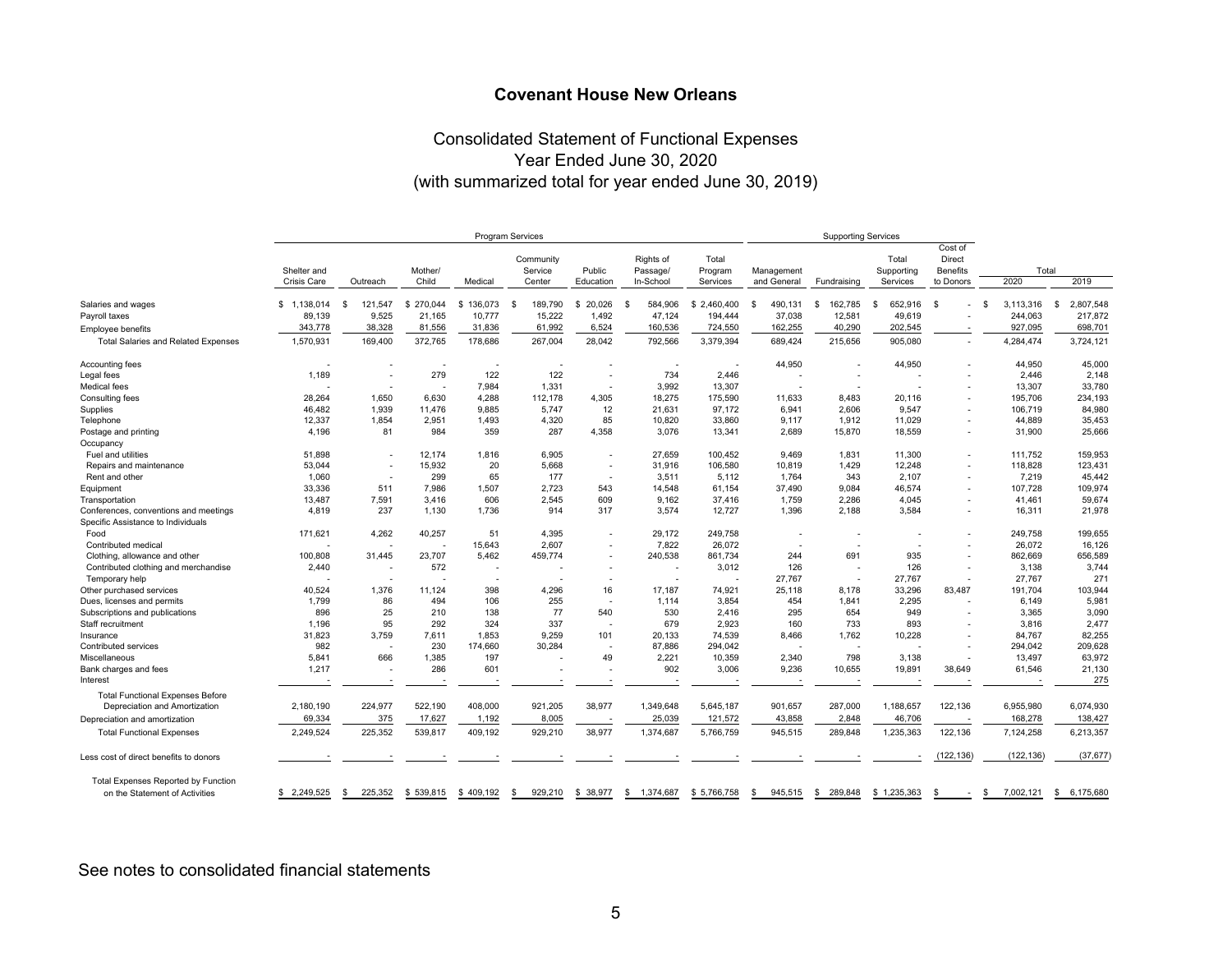# Consolidated Statement of Cash Flows Year Ended June 30, 2020 (with comparative amounts for year ended June 30, 2019)

|                                                        | 2020        | 2019          |
|--------------------------------------------------------|-------------|---------------|
| <b>CASH FLOWS FROM OPERATING ACTIVITIES</b>            |             |               |
| Change in net assets                                   | \$1,185,209 | \$<br>756,285 |
| Adjustments to reconcile change in net assets to       |             |               |
| net cash from operating activities                     |             |               |
| Depreciation and amortization                          | 168,278     | 138,427       |
| Net unrealized and realized loss (gain) on investments | 52,821      | (67, 331)     |
| Loss on sale of property and equipment                 |             | 3,934         |
| Net change in operating assets and liabilities         |             |               |
| Grants receivable                                      | (593, 274)  | (36,988)      |
| Other receivables                                      | (35, 466)   | 86,678        |
| Contributions receivable                               | 271,229     | (345, 148)    |
| Other assets                                           | 971         | (3, 437)      |
| Accounts payable, accrued expenses                     | 82,580      | 114,914       |
| and refundable advances                                |             |               |
| Due to Parent                                          | 30,877      | (4, 342)      |
| Net Cash from Operating Activities                     | 1,163,225   | 642,992       |
| <b>CASH FLOWS FROM INVESTING ACTIVITIES</b>            |             |               |
| Proceeds from sale of investments                      | 72,813      | 77,243        |
| Purchases of investments                               | (125, 407)  | (165, 392)    |
| Proceeds from sale of beneficial interest              | 9,822       | 19,095        |
| Purchases of beneficial interest                       | (4,747)     | (2,468)       |
| Purchase of property and equipment                     | (405, 451)  | (309, 576)    |
| Proceeds from sale of property and equipment           |             | 12,402        |
| Net Cash from Investing Activities                     | (452, 970)  | (368, 696)    |
| <b>CASH FLOWS FROM FINANCING ACTIVITIES</b>            |             |               |
| Proceeds from long term debt - PPP Loan                | 817,200     |               |
| Change in Cash and Cash Equivalents                    | 1,527,455   | 274,296       |
| <b>CASH AND CASH EQUIVALENTS</b>                       |             |               |
| Beginning of year                                      | 1,233,111   | 958,815       |
| End of year                                            | \$2,760,566 | \$1,233,111   |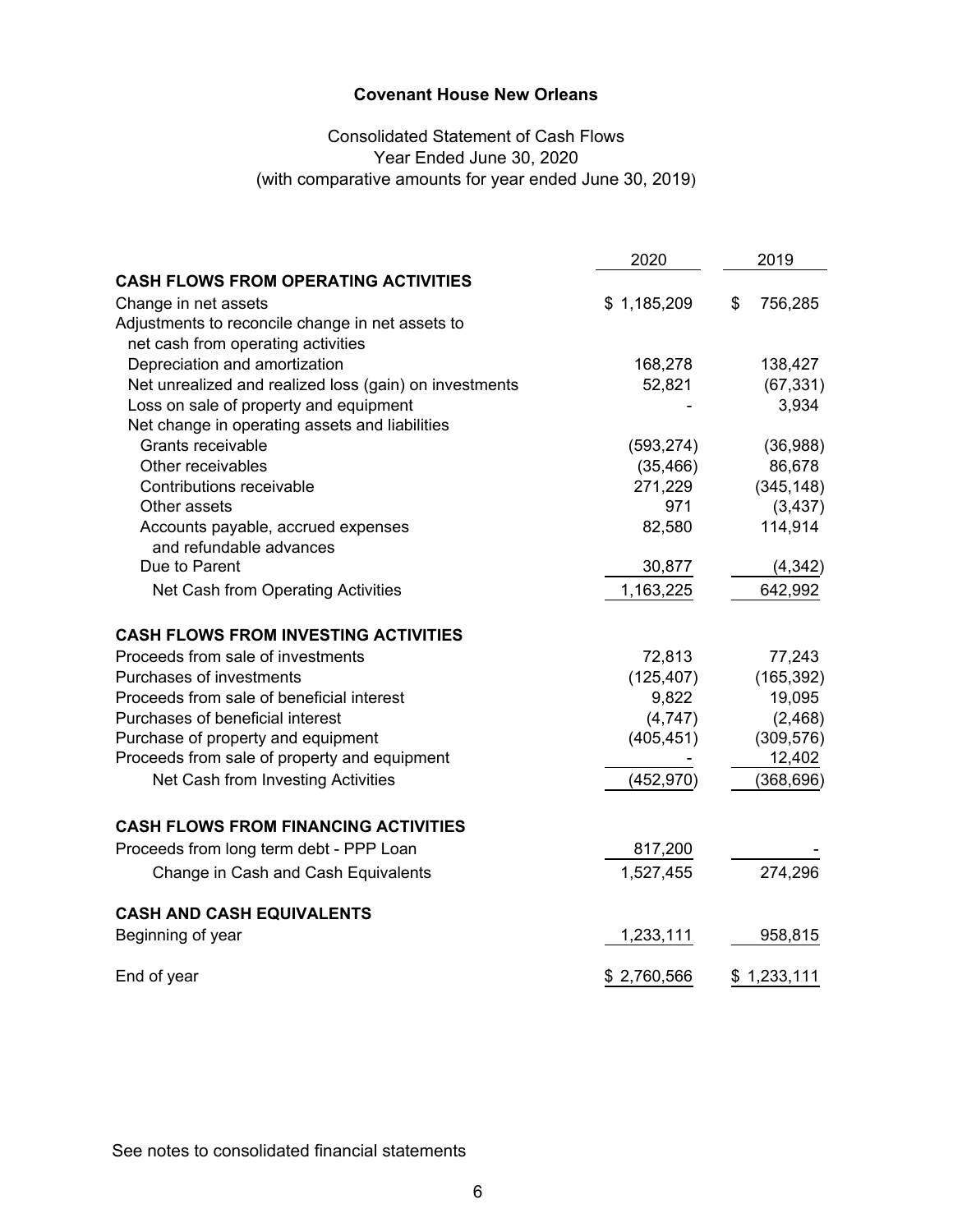Notes to Consolidated Financial Statements June 30, 2020

## **1. Organization and Nature of Activities**

Covenant House New Orleans (the "Organization") is a not-for-profit organization which was incorporated on January 20, 1984. Covenant House (Parent) and affiliates (collectively, "Covenant House"), provided shelter, food, clothing, medical attention, crisis intervention, public education, prevention, and other services that reached approximately 50,000 and 74,000 young people during fiscal 2020 and 2019.

In February 2004, Covenant Landscaping, LLC was formed to limit liability under the Organization's White Dove Landscaping program. Covenant House New Orleans is the sole member of Covenant Landscaping, LLC, which is considered a disregarded entity for tax purposes. Covenant Landscaping, LLC, otherwise known as White Dove Landscaping, provides the Organization with a landscaping and lawn maintenance business that serves as a job training program for at-risk youth.

CHNO is affiliated with the following not-for-profit organizations through common control.

- Covenant House Alaska
- Covenant House California
- Covenant House Chicago
- Covenant House Connecticut
- Covenant House Florida
- Covenant House Georgia
- Covenant House Illinois
- Covenant House Michigan
- Covenant House Missouri
- Covenant House New Jersey
- Covenant House New York/Under 21
- Covenant House Pennsylvania/Under 21
- Covenant House Texas
- Covenant House Washington, D.C.
- Covenant House Western Avenue
- Covenant House Testamentum
- Covenant House Holdings, LLC
- Covenant International Foundation
- CH Housing Development Fund **Corporation**
- Rights of Passage, Inc.
- Under 21 Boston, Inc.
- 268 West 44<sup>th</sup> Corporation
- 460 West 41<sup>st</sup> Street, LLC

The Parent is also the sole member of Covenant International Foundation ("CIF"), a not-forprofit corporation. The Parent, together with CIF, represent the controlling interest of the following international not-for-profit affiliates:

- Associación La Alianza (Guatemala)
- Casa Alianza de Honduras
- Casa Alianza Internacional
- Casa Alianza Nicaragua
- Covenant House Toronto
- Covenant House Vancouver
- Fundación Casa Alianza México, I.A.P

The Parent is the founder of Fundación Casa Alianza México, I.A.P.

The accompanying consolidated financial statements include the accounts of the Organization and White Dove Landscaping. All intercompany balances and transactions have been eliminated in consolidation.

The Organization has been determined to be a not-for-profit organization exempt from federal and state income taxes under Section 501(c)(3) of the United States Internal Revenue Code.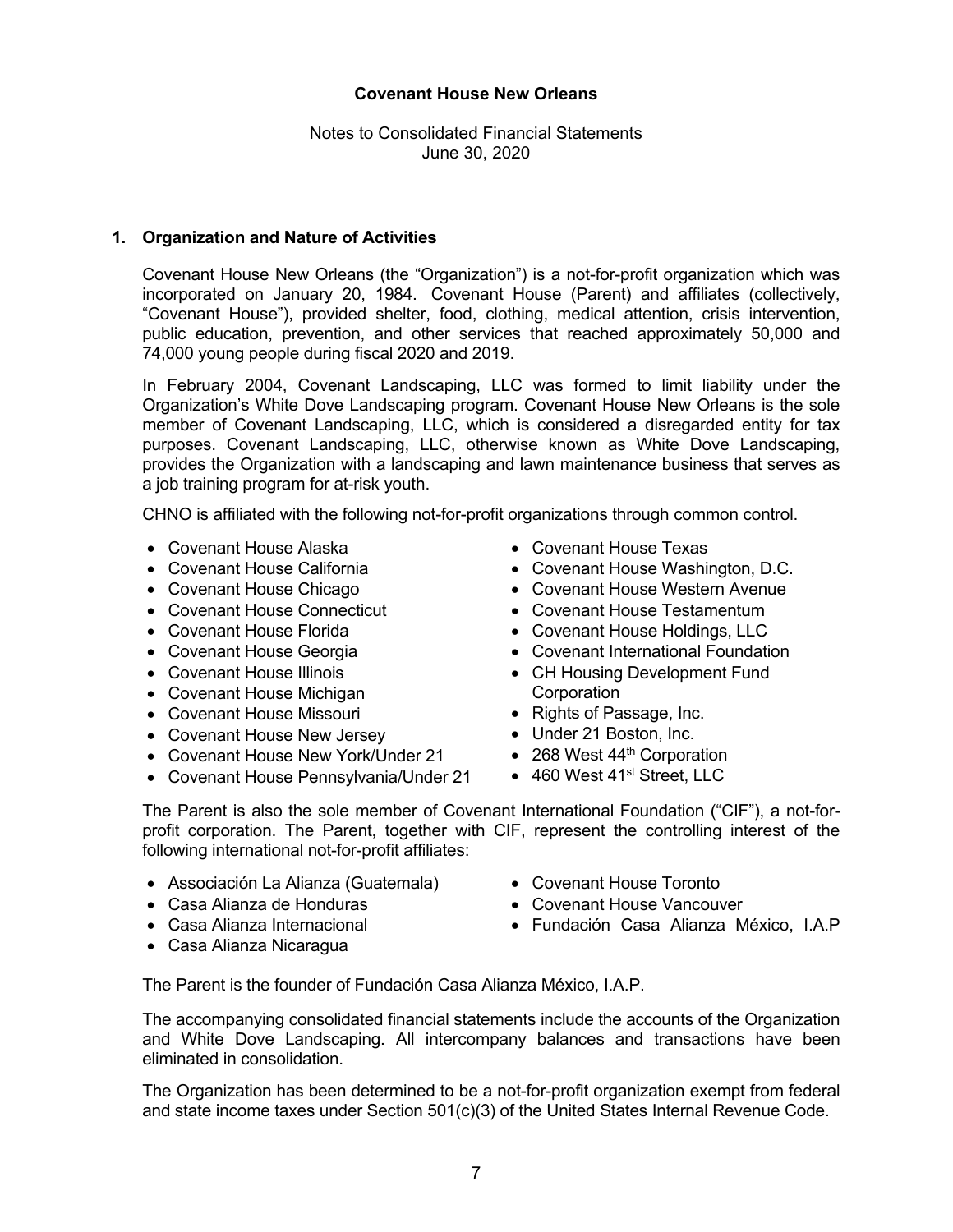Notes to Consolidated Financial Statements June 30, 2020

## **1. Organization and Nature of Activities** *(continued)*

## *Components of Program and Supporting Services*

## *Program Services*

#### *Shelter and Crisis Care*

The Shelter and Crisis Care program provides shelter, food, clothing, counseling, cash management, physical and behavioral health, job readiness and placement to runaway homeless and at-risk youth, 22 and under.

#### *Outreach*

The Outreach program is an effort to reach youths who would otherwise not find their way to the Crisis Center. Outreach teams cruise the city streets, searching for these youths and providing them with food, a trained counselor and a safe ride to shelter.

#### *Mother/Child*

The Mother/Child program provides emergency shelter, food and counseling to homeless mothers (22 and under) and their children.

## *Medical*

Medical includes basic medical services, referrals, HIV testing, mental health and counseling.

## *Community Service Center*

The Community Service Center provides comprehensive services to former Covenant House youth, and other youths in the community who need support to maintain themselves in stable living situations. Within this program, the Organization also provides counseling and intervention services, and work-related instruction and experience through the White Dove Landscaping program. The Organization's partners in service include Tulane Medical Center's Adolescent drop-in clinic and Catholic Charities Archdiocese of New Orleans Head Start Program.

#### *Public Education*

The Public Education program informs and educates the public on how to identify potential "runaway" and "throwaway" adolescents, the public and private resources available to help such adolescents before they leave home and the public support services available to these families to improve their home environment.

#### *Rights of Passage/In-School*

The Rights of Passage program provides transitional living services to youths for up to 24 months, including individual counseling and help with their education and finding jobs and ultimately long term housing.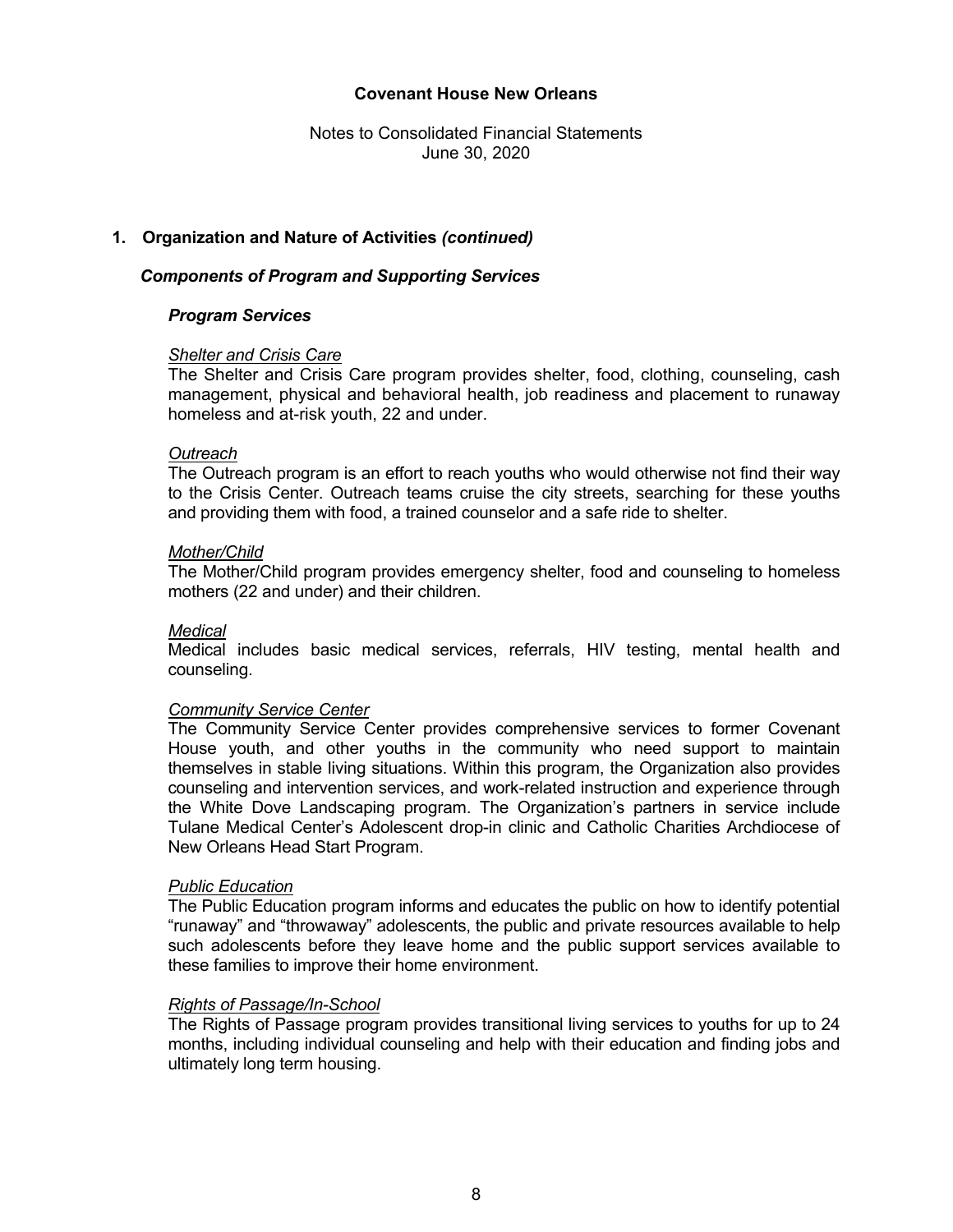Notes to Consolidated Financial Statements June 30, 2020

# **1. Organization and Nature of Activities** *(continued)*

## *Components of Program and Supporting Services (continued)*

# *Supporting Services*

## *Management and General*

Management and general services include administration, finance and general support activities. Certain administrative costs that relate to specific programs have been allocated to those programs.

## *Fundraising*

Development services relate to the activities of the development program in raising general and specific contributions.

## *Direct Benefit-to-Donor Costs*

Direct benefit-to-donor are costs incurred in conjunction with items such as meals and entertainment benefiting attendees of special events.

#### **2. Summary of Significant Accounting Policies**

## *Basis of Presentation and Use of Estimates*

 The accompanying consolidated financial statements have been prepared in accordance with accounting principles generally accepted in the United States of America ("U.S. GAAP"), which requires management to make estimates and assumptions that affect the reported amounts of assets and liabilities and disclosure of contingent assets and liabilities at the date of the financial statements and the reported amounts of revenues and expenses during the reporting period. Accordingly, actual results could differ from those estimates.

#### *Basis of Consolidation*

 The consolidated financial statement include the accounts of the Organization and White Dove Landscaping. All intercompany balances and transactions have been eliminated in consolidation.

## *New Accounting Pronouncements*

#### *Revenue from Contracts with Customers*

Effective July 1, 2019, the Organization adopted Accounting Standards Update ("ASU") 2014-09, *Revenue from Contracts with Customers*, as amended. The guidance provides a single comprehensive model for entities to use in accounting for revenue arising from contracts with customers and supersedes most current revenue recognition guidance. The new revenue recognition guidance does not apply to how contributions and pledges are recognized, as they are specifically scoped out of the new guidance.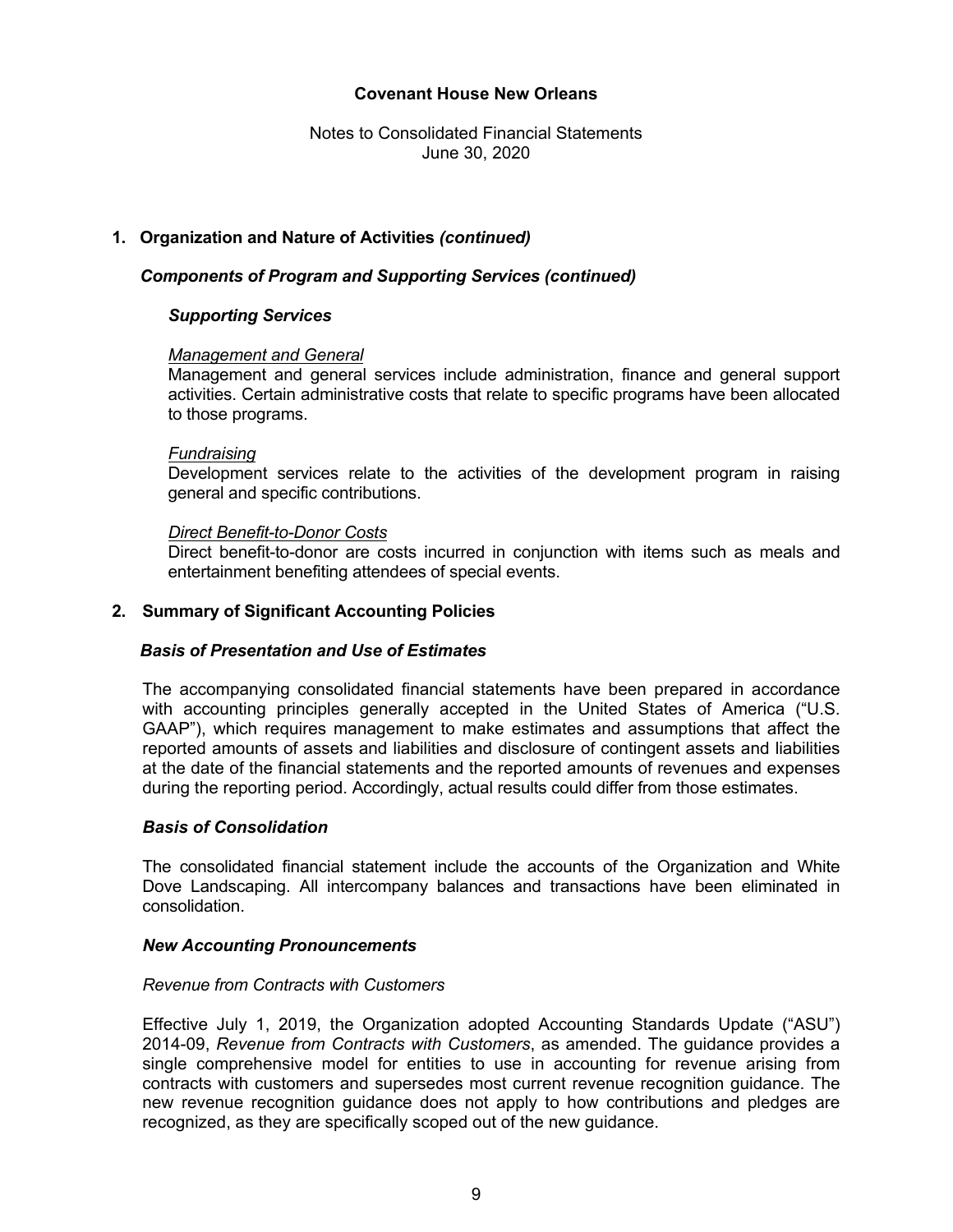Notes to Consolidated Financial Statements June 30, 2020

# **2. Summary of Significant Accounting Policies** *(continued)*

## *New Accounting Pronouncements (continued)*

#### *Revenue from Contracts with Customers (continued)*

The core principle of the new guidance is that an entity should recognize revenue from the transfer of promised goods or services to customers in an amount that reflects the consideration the entity expects to receive for those promised goods or services to customers. The guidance includes a five-step framework to determine the timing and amount of revenue to recognize related to contracts with customers. In addition, this guidance requires new or expanded disclosures related to judgments made by entities when following this framework.

Analysis of various provisions of this standard resulted in no changes in the way the Organization recognizes revenue, and therefore no changes to the previously issued audited consolidated financial statements were required on a retrospective basis.

The new guidance requires the Organization to not recognize revenue until it is probable of collection and, based on the Organization's strong collection experience, management has concluded that all revenue recognized is probably of collection.

## *Recognition of Contributions*

Effective July 1, 2019, the Organization adopted ASU 2018-08, *Clarifying the Scope and the Accounting Guidance for Contributions Received and Contributions Made*. ASU 2018- 08 provides a framework for evaluating whether grants and contributions should be accounted for as exchange transactions or as non-exchange transactions. Analysis of various provisions of this standard resulted in no significant changes in the way the Organization recognizes grants and contributions, and therefore no changes to the previously issued audited consolidated financial statements were required on a retrospective basis.

#### *Net Asset Presentation*

## *Net Assets Without Donor Restrictions*

Net assets without donor restrictions are available for use at the discretion of the Board of Directors (the "Board") and management for general operating purposes. From time to time, the Board may designate a portion of these net assets for specific purposes, which makes them unavailable for use at management's discretion. This class also includes restricted gifts whose donor-imposed restrictions were met within the same year as received the donated assets for either specified or unspecified purposes.

#### *Net Assets With Donor Restrictions*

Net assets with donor restrictions are those resulting from contributions and other inflows of assets whose use by the Organization is limited by donor-imposed stipulations that either expire by passage of time or can be fulfilled and removed by actions of the Organization pursuant to these stipulations.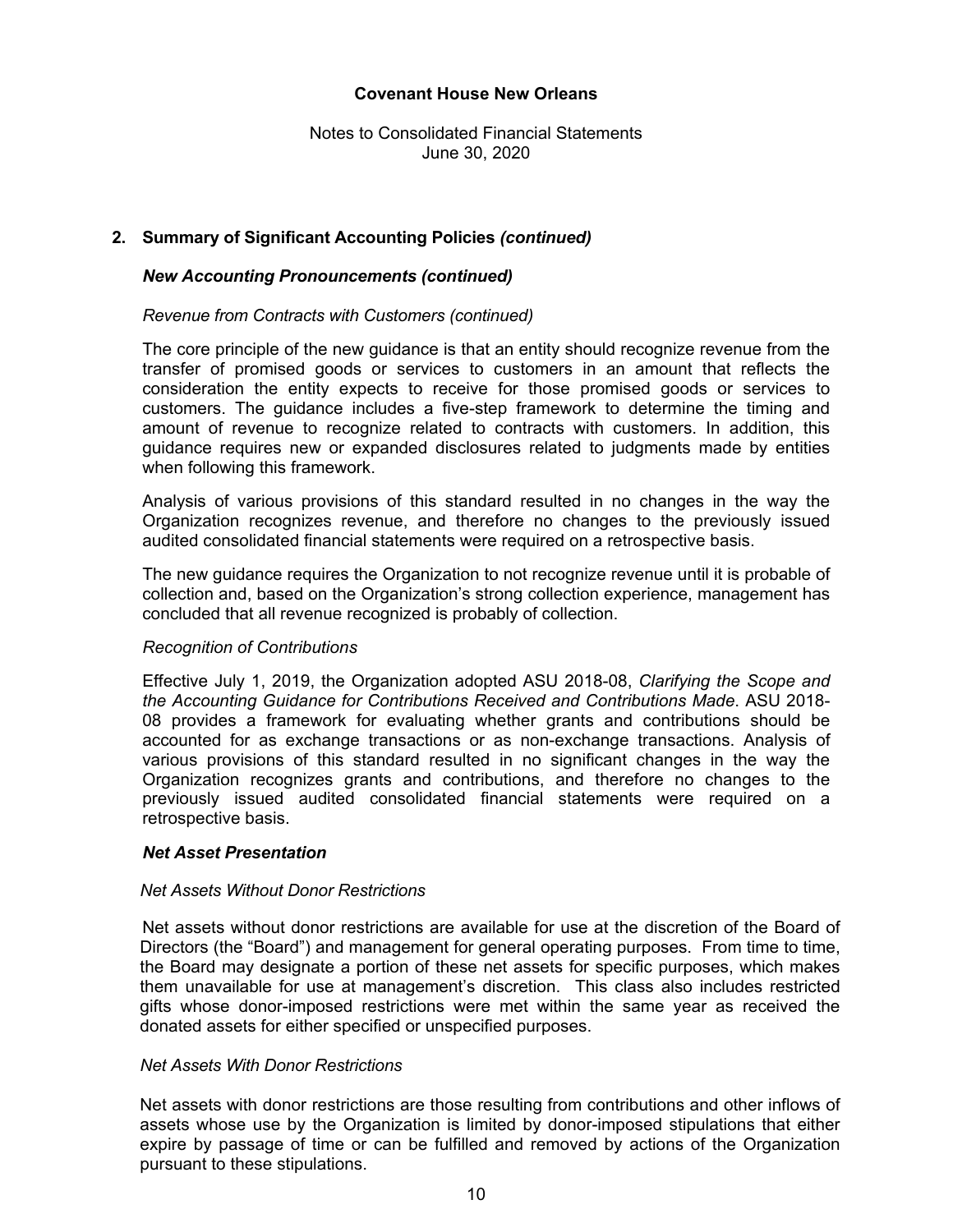Notes to Consolidated Financial Statements June 30, 2020

# **2. Summary of Significant Accounting Policies** *(continued)*

## *Net Asset Presentation (continued)*

The Organization reports gift of cash and other assets as revenue with donor restrictions if they are received with donor stipulations that limit the use of the donated assets. When a donor restriction expires, that is, when a stipulated time restriction ends or purpose restriction is accomplished, the net assets with donor restriction are reclassified to net assets without donor restriction and reported in the consolidated statement of activities as net assets released from restrictions.

Some net assets with donor restrictions include a stipulation that assets provided be maintained permanently (perpetual in nature) while permitting the Organization to expend the income generated by the assets in accordance with the provisions of additional donor imposed stipulations or a Board approved spending policy.

## *Revenue Recognition*

 Revenue is recognized as services are performed or expenditures are incurred under the Organization's contracts with its clients and funders.

## *Functional Allocation of Expenses*

 The costs of providing the various program and supporting services have been summarized on a functional basis. Therefore, expenses require allocation on a reasonable basis that is consistently applied. The Organization allocated direct costs to programs services. Supporting services include management and general and fundraising. Allocated expenses among program services, management and general and fundraising include salaries and related expenses, staff travel, consulting fees, occupancy, and other expenses which are allocated based on time and costs where efforts are made.

## *Cash and Cash Equivalents*

The Organization considers all highly liquid investments with a maturity of three months or less at the time of purchase to be cash equivalents.

## *Fair Value of Financial Instruments*

The Organization follows U.S. GAAP guidance on fair value measurements which defines fair value and establishes a fair value hierarchy organized into three levels based upon the input assumptions used in pricing assets. Level 1 inputs have the highest reliability and are related to assets with unadjusted quoted prices in active markets. Level 2 inputs relate to assets with other than quoted prices in active markets which may include quoted prices for similar assets or liabilities or other inputs which can be corroborated by observable market data. Level 3 inputs are unobservable inputs and are used to the extent that observable inputs do not exist.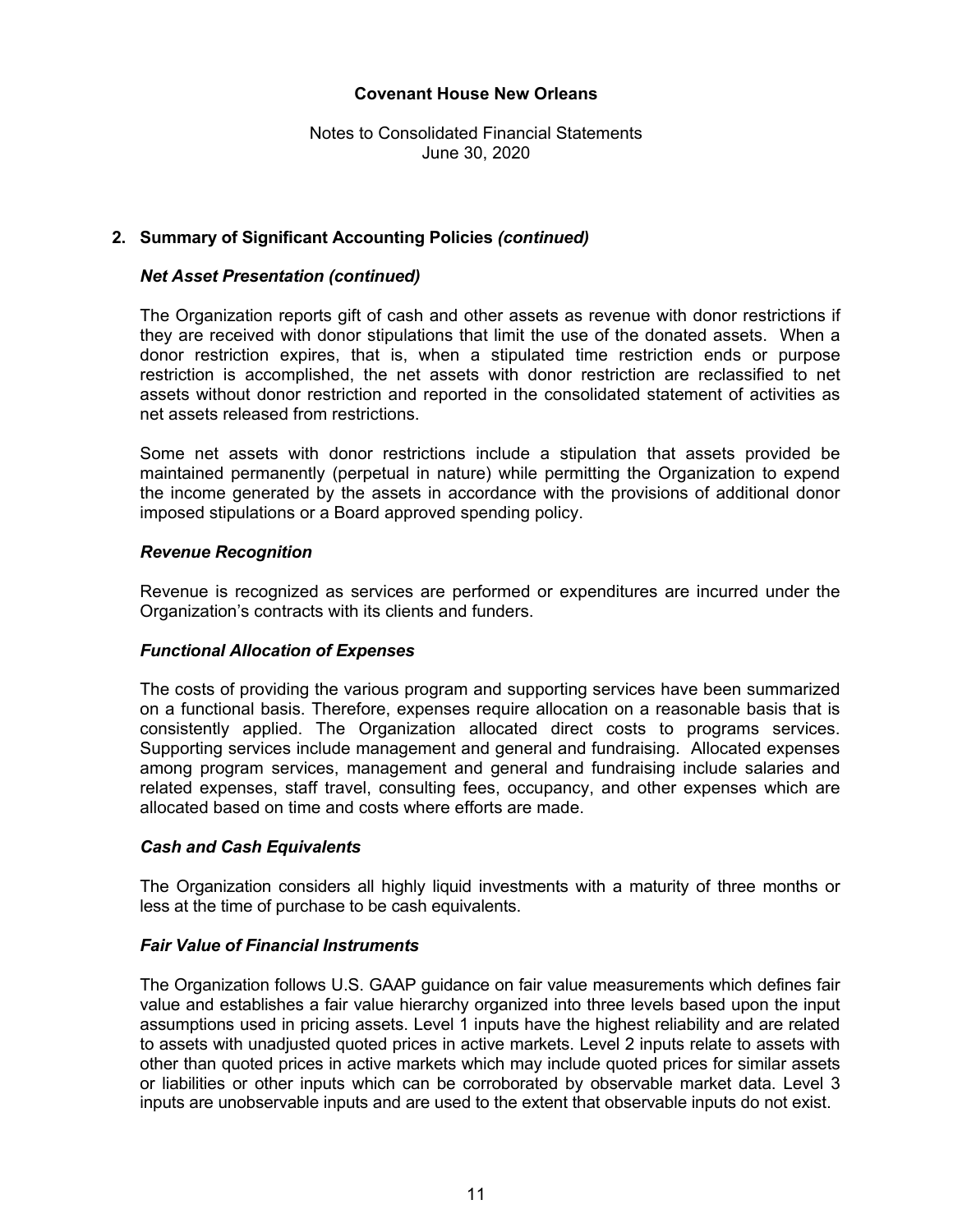Notes to Consolidated Financial Statements June 30, 2020

# **2. Summary of Significant Accounting Policies** *(continued)*

## *Investment Valuation and Income Recognition*

 Investments are carried at fair value in the consolidated statement of financial position. Interest, dividends, realized and unrealized gains and losses on the sale of investments are included in the consolidated statement of activities. Purchases and sales of securities are recorded on a trade-date basis. Interest income is recorded on the accrual basis and dividends are recorded on the ex-dividend date. Realized and unrealized gains and losses are included in the determination of change in net assets.

## *Beneficial Interest in Assets Held by Others*

 During fiscal year 2005, the Organization transferred \$250,000 of its cash reserves to four foundations to establish endowment funds. The agreement with each foundation designated the Organization as beneficiary and states that the transfer is irrevocable and that transferred assets will not be returned. The Organization values these investments based on quarterly statements received from the respective foundations. In addition, the foundations will make annual distributions of the income earned on the endowment funds, subject to their respective spending policies. The agreements also grant variance power, that is, permit each foundation to substitute another beneficiary, if the Organization ceases to exist, or the foundation's governing board votes that supporting the Organization is no longer necessary or is inconsistent with the needs of the community. The Organization recognized the transfer as reciprocal, and therefore not a contribution, but as a beneficial interest in assets held by others and a component of its board designated endowment.

# *Property and Equipment*

 The Organization follows the practice of capitalizing all expenditures for property, building and equipment with a cost in excess of \$500. Property and equipment are reported at cost at the date of acquisition or at fair value at the date of donation. Building improvements are capitalized, whereas minor costs of repairs and maintenance are expensed as incurred.

Depreciation is computed on the straight-line basis over the estimated useful lives of the assets, which range from 3 to 33 years. Leasehold improvements are amortized on the straight-line basis over the lesser of the term of the lease or their estimated useful lives.

## *Contributions and Pledges Receivable*

Contributions to the Organization are recorded as revenue upon the receipt of an unconditional pledge or of cash or other assets. Contributions are considered available for general use, unless the donors restrict their use. Contributions to be received after one year are discounted at an interest rate commensurate with the risk involved. An allowance for uncollectible pledges receivable is provided using management's judgment of potential defaults, which considers factors such as prior collection history, type of contribution and the nature of fundraising activity. Contribution revenue is recognized based on the present value of the estimated future payments to be made to the Organization.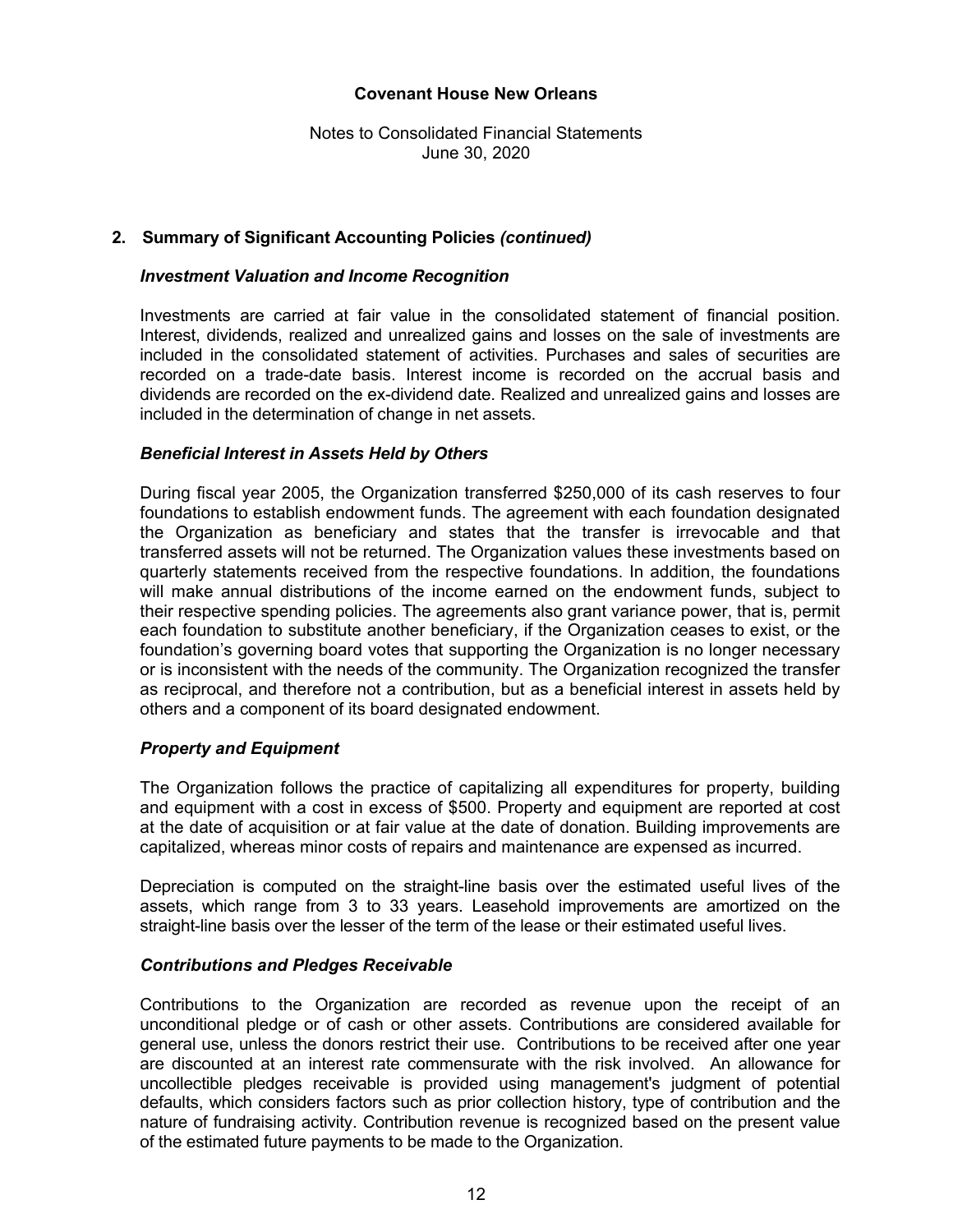Notes to Consolidated Financial Statements June 30, 2020

# **2. Summary of Significant Accounting Policies** *(continued)*

## *Contributions and Pledges Receivable (continued)*

The Organization has been named the beneficiary and owner of a \$75,000 life insurance policy which has a cash surrender value. The policy is recognized at net present value and is included in contributions receivable in the accompanying consolidated statement of financial position. The cash surrender value of approximately \$29,000 and \$25,000 at June 30, 2020 and 2019 is included in other assets.

## *Allowance for Doubtful Accounts*

The Organization maintains an allowance for doubtful accounts for estimated losses that may result from the inability of its customers or donors to make required payments. Such allowances are based upon several factors including, but not limited to, historical experience and the financial condition of the customer or donor. Uncollectible accounts are written off based upon the amount of time they have been outstanding and management's expected collectability.

## *Donated Goods and Services*

Donated goods consist of items received by the Organization and awarded as prizes during the auctions held in relation to special events. These amounts are recorded as both revenue and expense at their estimated fair values at the date of receipt. The Organization recognizes the fair value of donated services which create or enhance nonfinancial assets, or require specialized skills provided by individuals possessing those skills and would typically be purchased if not provided by donation. Contributed services which do not meet these criteria are not recognized as revenue and are not reported in the accompanying consolidated financial statements.

## *Impairment of Long-Lived Assets*

Long-lived assets are reviewed for impairment whenever events or changes in circumstances indicate the carrying amount of an asset may not be recoverable. Recoverability of assets to be held and used is measured by a comparison of the carrying amount of an asset to future undiscounted net cash flows expected to be generated by the asset. If such assets are considered to be impaired, the impairment to be recognized is measured by the amount by which the carrying amount of the assets exceeds the fair value of the assets. Assets to be disposed of are reported at the lower of the carrying amount or fair value less costs to sell. There were no such impairment for the years ended June 30, 2020 and 2019.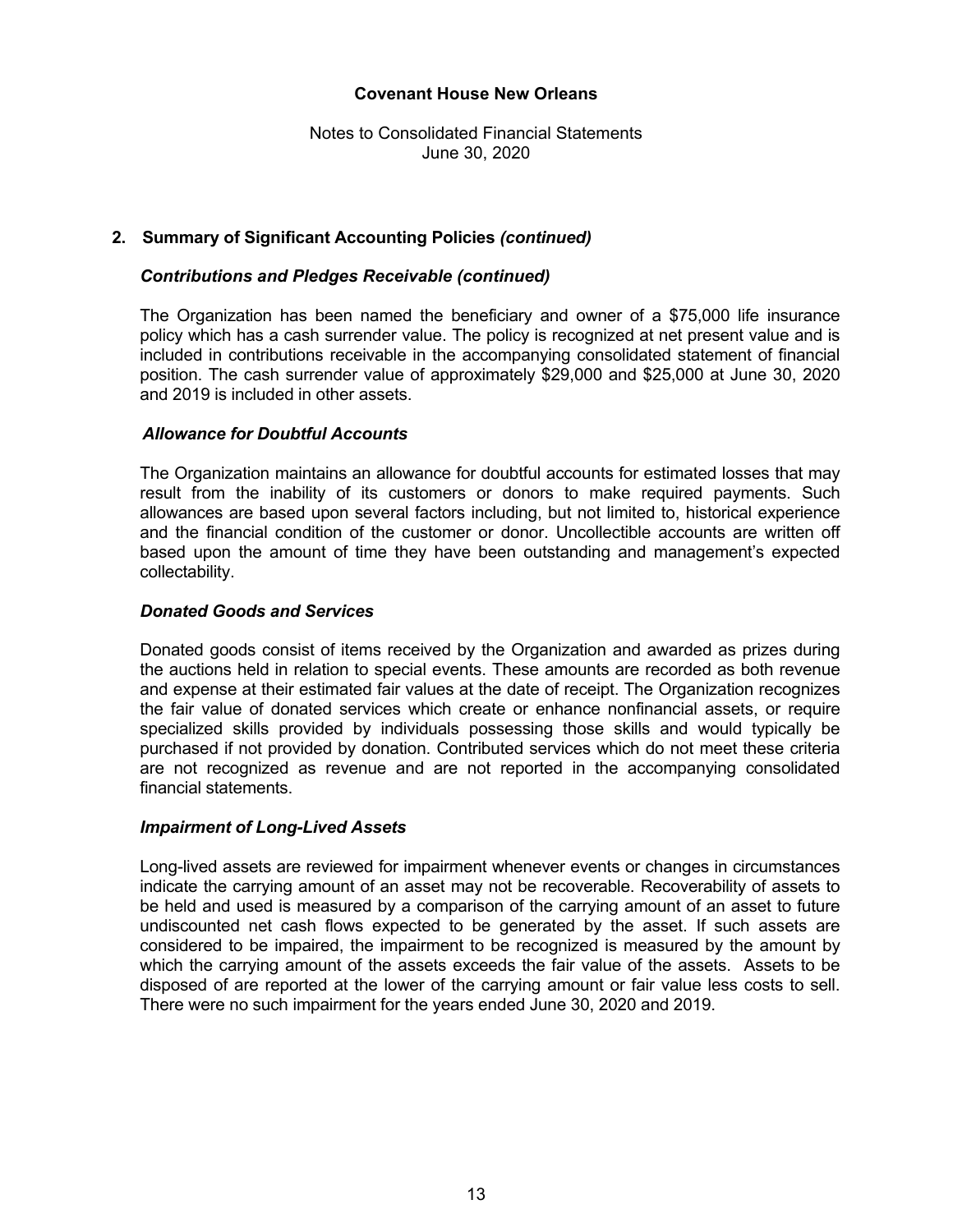Notes to Consolidated Financial Statements June 30, 2020

# **2. Summary of Significant Accounting Policies** *(continued)*

#### *Advertising Costs*

Advertising costs are expensed as incurred.

## *Accounting for Uncertainty in Income Taxes*

The Organization recognizes the effect of income tax positions only if those positions are more likely than not to be sustained. Management has determined that the Organization had no uncertain tax positions that would require financial statement recognition and/or disclosure. The Organization is no longer subject to examinations by the applicable taxing jurisdictions for years prior to June 30, 2017.

## **3. Receivables**

#### *Grants Receivable*

All grants receivable as of June 30, 2020 are expected to be collected within one year.

#### *Contributions Receivable*

Contributions receivable primarily consist of promises to give related to the Organization's Rights of Passage Program and a life insurance policy. Those receivables that are due in more than one year have been discounted to their present value using a discount rate of 6% as of June 30, 2020 and 2019. Contributions receivable as of June 30, are due as follows:

|                           | 2020         | 2019     |
|---------------------------|--------------|----------|
| Within one year           | \$<br>55,537 | 345,578  |
| More than five years      | 115,000      | 95,000   |
|                           | 170,537      | 440,578  |
| Discount to present value | (53, 965)    | (52,777) |
|                           | 116,572      | 387,801  |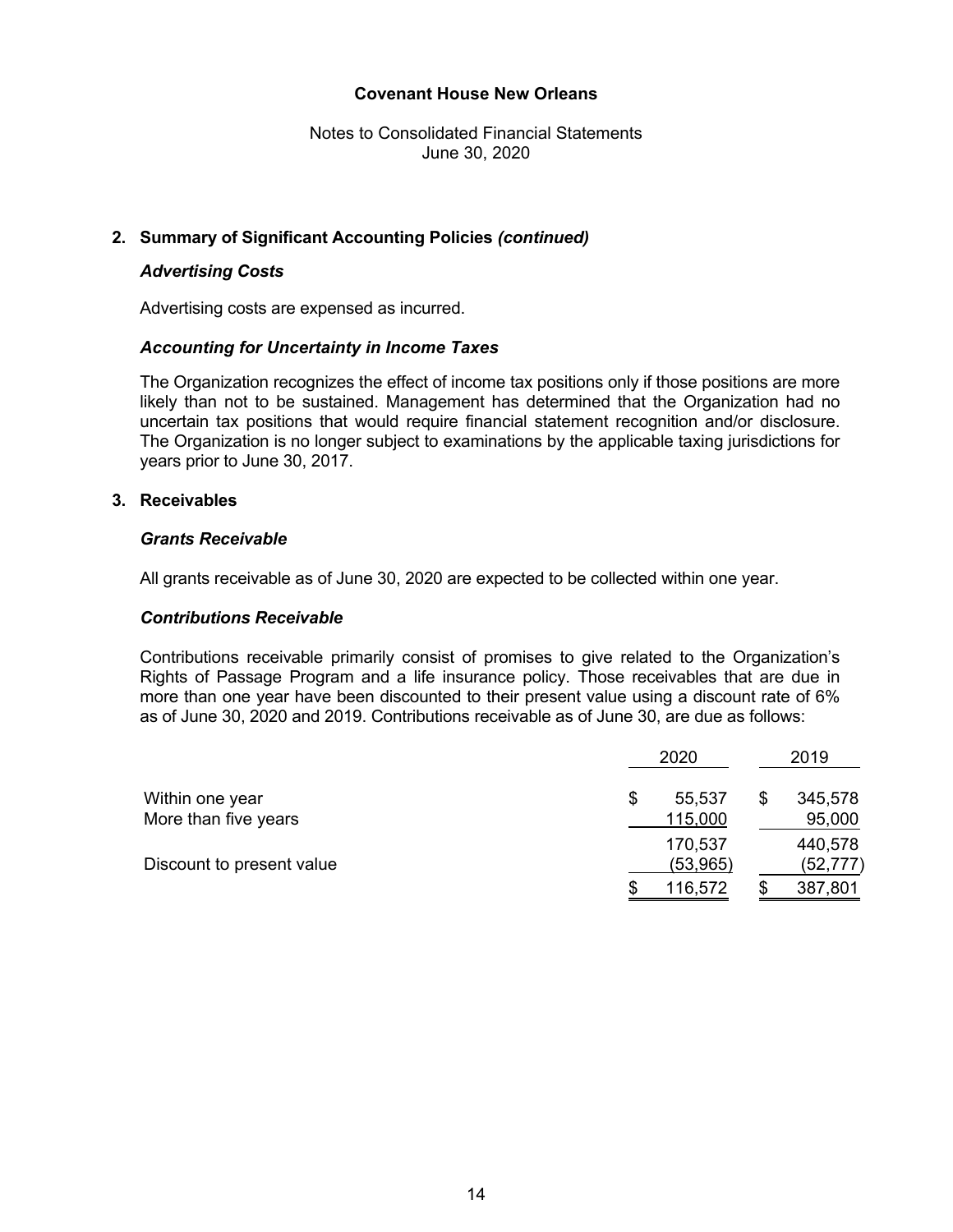Notes to Consolidated Financial Statements June 30, 2020

## **3. Receivables** *(continued)*

#### *Other Receivables*

Other receivables primarily include the White Dove Landscaping training program sales and / or services, net of allowances for doubtful accounts as of June 30, as follows:

|                                 |    | 2020   | 2019         |
|---------------------------------|----|--------|--------------|
| White Dove Landscaping          | \$ | 70,886 | \$<br>44,866 |
| Other                           |    | 9,060  | 7,507        |
|                                 |    | 79,946 | 52,373       |
| Allowance for doubtful accounts |    | (800)  | (8,693)      |
|                                 | S  | 79,146 | 43,680       |

As of June 30, 2020 and 2019, 96% and 82% of other receivables are from one customer.

## **4. Fair Value of Investments**

The following are major categories of investments and beneficial interest in assets held by others measured at fair value as of June 30, categorized by the fair value hierarchy:

|                                                                                                                                                                                                                |             | 2020                                  |                                       |
|----------------------------------------------------------------------------------------------------------------------------------------------------------------------------------------------------------------|-------------|---------------------------------------|---------------------------------------|
|                                                                                                                                                                                                                | Level 2     | Level 3                               | Total                                 |
| Affiliated pooled investments<br>Investment cash, at cost<br><b>Total Investments</b>                                                                                                                          | \$2,831,149 | \$                                    | \$2,831,149<br>32,158<br>2,863,307    |
| Beneficial Interest in Assets Held by Others<br><b>Greater New Orleans Foundation</b><br>Jewish New Orleans Foundation<br>The Catholic Foundation.<br>Baton Rouge Area Foundation<br>Total Beneficial Interest |             | 239,957<br>47,430<br>49,420<br>36,724 | 239,957<br>47,430<br>49,420<br>36,724 |
| in Assets Held by Others                                                                                                                                                                                       |             | 373,531                               | 373,531                               |
| Total Investments and Beneficial<br>Interest in Assets Held by Others                                                                                                                                          | \$2,831,149 | \$373,531                             | 3,236,838<br>S.                       |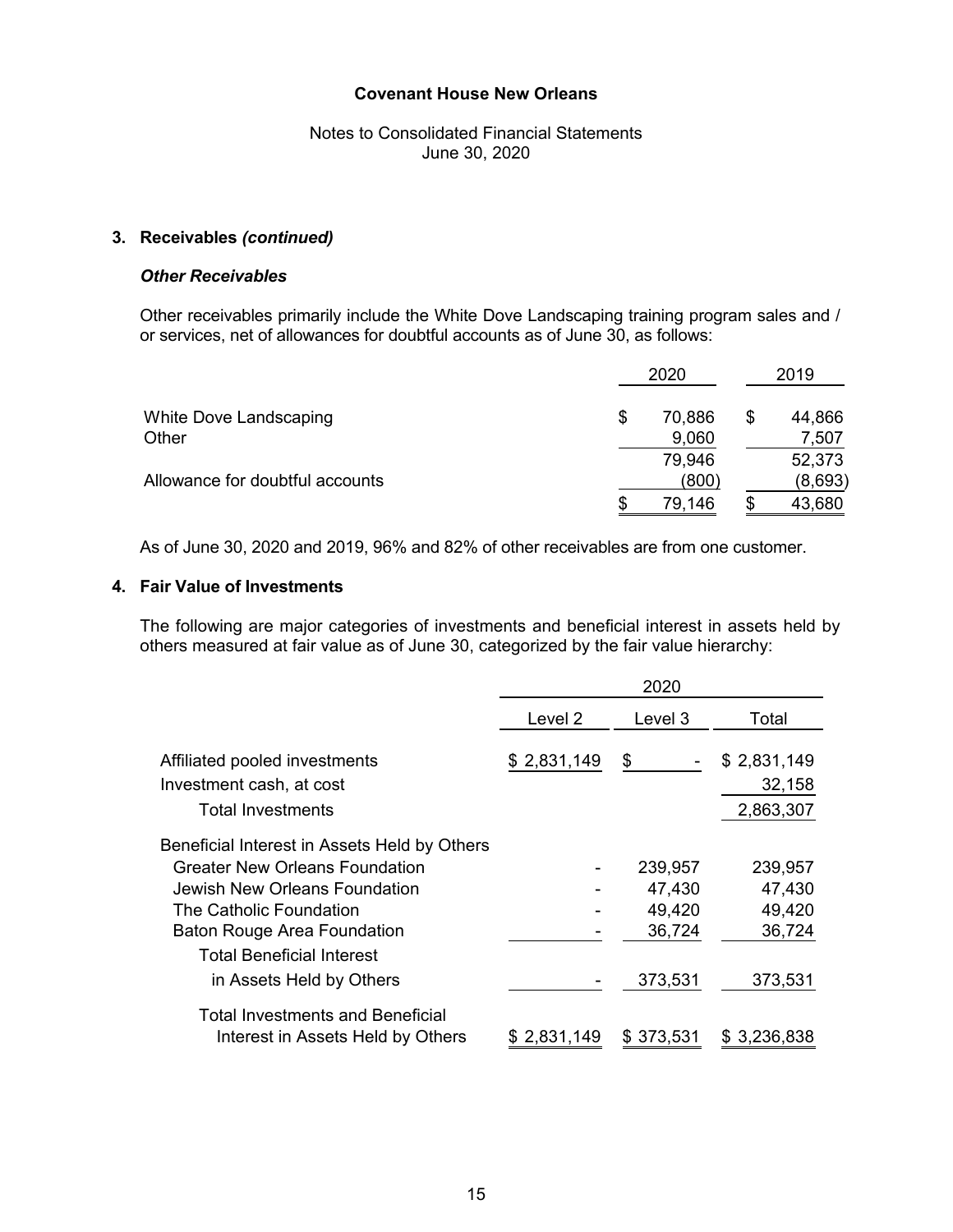# Notes to Consolidated Financial Statements June 30, 2020

# **4. Fair Value of Investments** *(continued)*

|                                              |             | 2019      |             |
|----------------------------------------------|-------------|-----------|-------------|
|                                              | Level 2     | Level 3   | Total       |
| Affiliated pooled investments                | \$2,814,043 | \$        | \$2,814,043 |
| Investment cash, at cost                     |             |           | 49,491      |
| <b>Total Investments</b>                     |             |           | 2,863,534   |
| Beneficial Interest in Assets Held by Others |             |           |             |
| <b>Greater New Orleans Foundation</b>        |             | 247,211   | 247,211     |
| Jewish New Orleans Foundation                |             | 46,506    | 46,506      |
| The Catholic Foundation                      |             | 48,432    | 48,432      |
| <b>Baton Rouge Area Foundation</b>           |             | 36,457    | 36,457      |
| <b>Total Beneficial Interest</b>             |             |           |             |
| in Assets Held by Others                     |             | 378,606   | 378,606     |
| <b>Total Investments and Beneficial</b>      |             |           |             |
| Interest in Assets Held by Others            | 2,814,043   | \$378,606 | \$3,242,140 |

 The following table summarizes the changes in financial assets measured on a recurring basis at fair value using Level 3 inputs for the years ended June 30:

|                            | 2020          | 2019          |
|----------------------------|---------------|---------------|
| Balance, beginning of year | \$<br>378,606 | \$<br>382,175 |
| <b>Purchases</b>           | 4,747         | 2,468         |
| <b>Sales</b>               | (9,822)       | (19,095)      |
| Realized gain              | 3,349         | 8,638         |
| Unrealized (loss) gain     | (3,349)       | 4,420         |
| Balance, end of year       | \$<br>373,531 | 378,606       |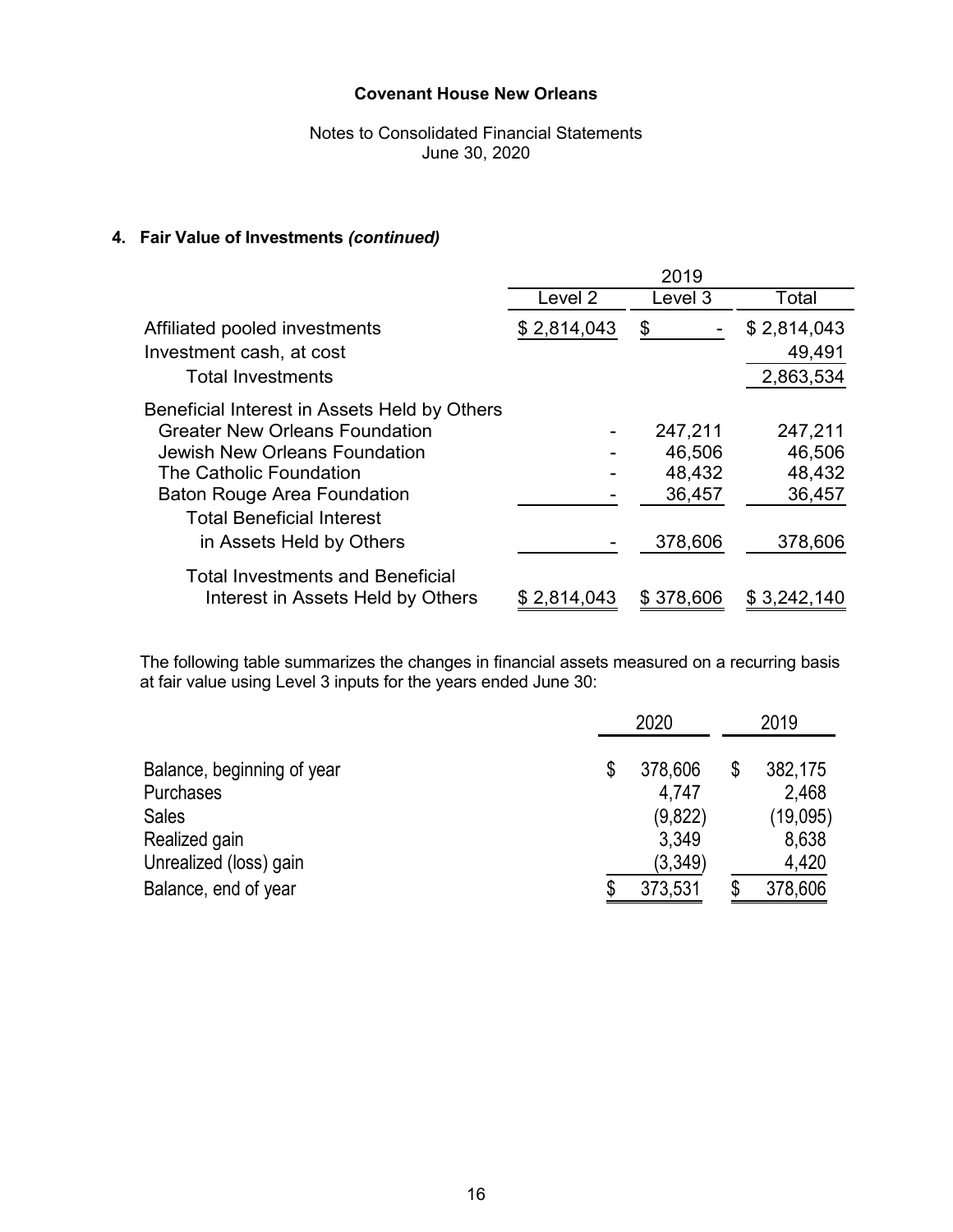Notes to Consolidated Financial Statements June 30, 2020

## **5. Property and Equipment**

Property and equipment consists of the following as of June 30:

|                                           | 2020        | 2019            |
|-------------------------------------------|-------------|-----------------|
| Land                                      | \$1,527,418 | 1,527,418<br>\$ |
| <b>Buildings</b>                          | 992,262     | 992,262         |
| <b>Building improvements</b>              | 1,152,519   | 859,805         |
| Equipment                                 | 2,029,706   | 1,916,969       |
|                                           | 5,701,905   | 5,296,454       |
| Accumulated depreciation and amortization | (2,552,408) | (2,384,130)     |
|                                           | \$3,149,497 | 2,912,324       |

## **6. PPP Forgivable Loan**

On April 23, 2020, the Organization received loan proceeds in the amount of \$817,200 under the Paycheck Protection Program (the "PPP"). The PPP, established as part of the Coronavirus Aid, Relief and Economic Security Act (the "CARES Act"), provides for loans to qualifying entities for amounts up to 2.5 times the 2019 average monthly payroll expenses of the qualifying entity. The PPP loan bears an interest rate of 1% per annum. All or a portion of the PPP loan principal and accrued interest are forgivable as long as the borrower uses the loan proceeds for eligible purposes, as described in the CARES Act, over a period of either eight or twenty-four weeks (the "Covered Period"). The unforgiven portion of the PPP loan, if any, is payable within two years from the date of the loan. Loan payments of principal or interest are deferred until the amount of loan forgiveness is determined by the United States Small Business Administration ("SBA"). If the Organization does not apply for forgiveness, payments begin approximately 16 months after the loan date.

The Organization believes it has used all proceeds received in accordance with regulations established by the PPP. Management believes its use of the proceeds, including amounts expended through June 30, 2020, will be forgiven. The entire amount received under the PPP is reported as a forgivable loan in the consolidated statement of financial position at June 30, 2020.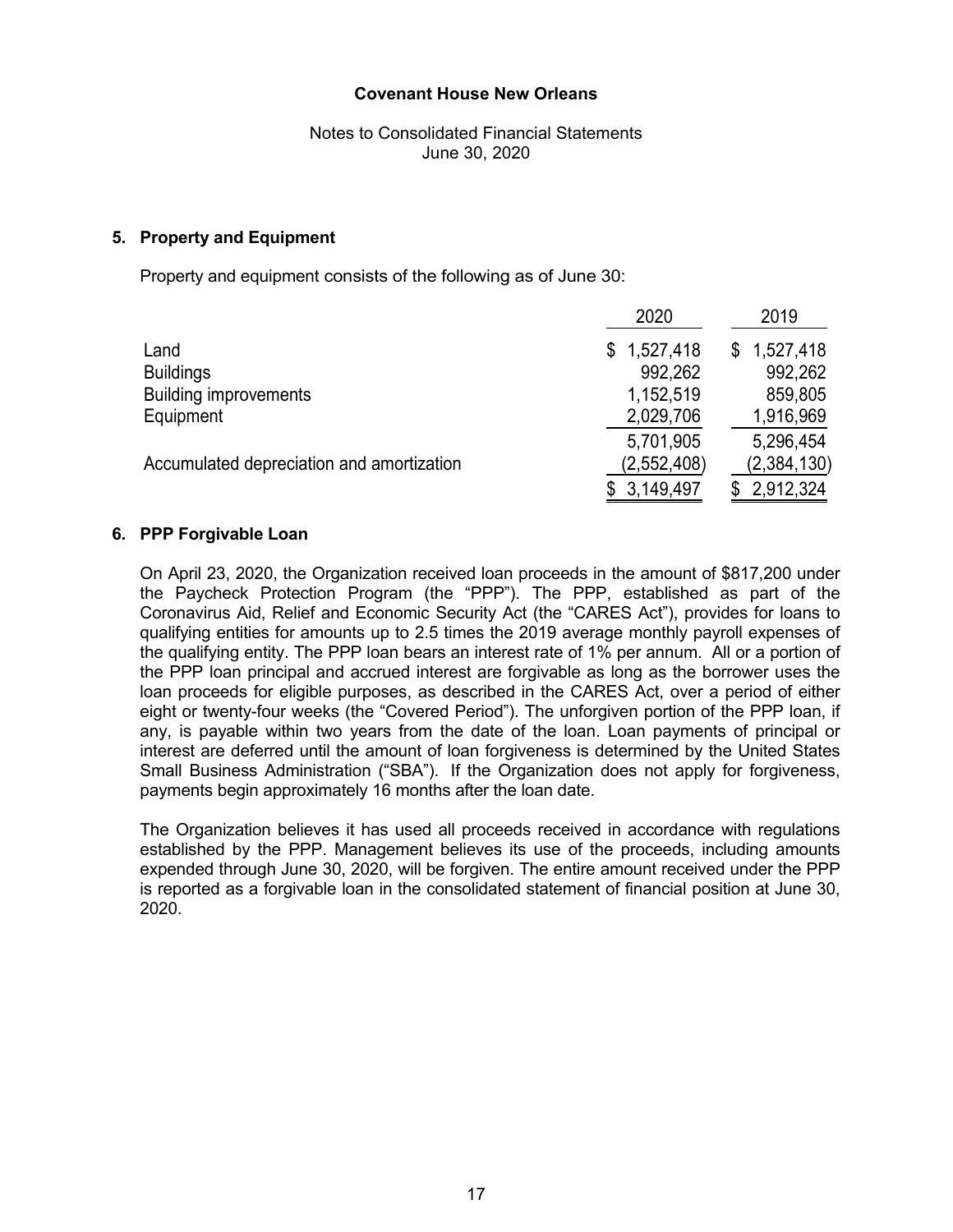Notes to Consolidated Financial Statements June 30, 2020

## **7. Commitments and Contingencies**

## *Leases*

The Organization has entered into various noncancelable operating leases used in the daily operations of the business. These leases expire at various dates through October 2028. Rental expenses under all operating leases amounted to \$19,181 and \$18,495 for the years ended June 30, 2020 and 2019.

Future minimum annual lease payments at June 30, 2020 for the years ending June 30 are payable as follows:

| 2021       | \$<br>20,239 |
|------------|--------------|
| 2022       | 15,984       |
| 2023       | 11,393       |
| 2024       | 1,011        |
| 2025       | 1,011        |
| Thereafter | 13,473       |
|            | 63,111       |

## *Government Grants*

In accordance with the terms of certain government grants, the records of the Organization are subject to audit for varying periods after the date of final payment of the grants. The Organization is liable for any disallowed costs; however, management believes all costs to be allowable. Government grants totaled \$2,184,556 and \$1,625,358 for the years ended June 30, 2020 and 2019.

## **8. Related Party Transactions**

The Parent provides financial support as well as management and organizational support for its affiliated organizations. The Parent conducts fundraising activities for its own programs and the programs of the affiliates. Contributions and promises to give totaled approximately \$88 million and \$66 million for the Parent in the years ended June 30, 2020 and 2019. Contributions received from the Parent are generally not specifically restricted by donors to specific affiliates.

The Parent combines contributions received from individuals, corporations and foundations plus a Parent subsidy and appropriates funds classified as "Branding Dollars" or "Contributions Received from Parent" to each Covenant House affiliate. Total funds allocated to affiliates, based on the Parent's policy, approximated \$38 million and \$34 million for the years ended June 30, 2020 and 2019. For the years ended June 30, 2020 and 2019, the Organization received \$1,846,826 and \$1,510,000 and in contributions from the Parent.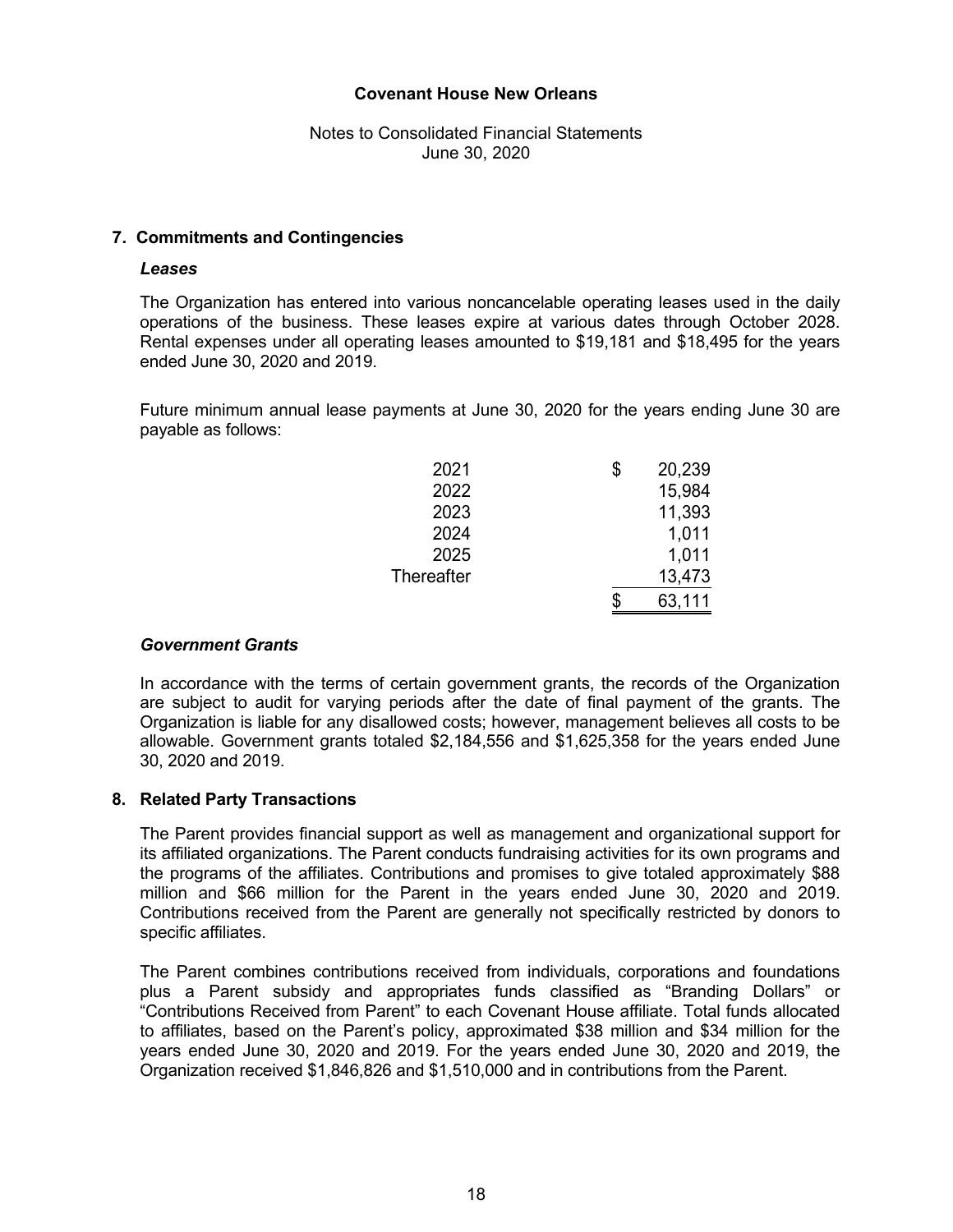Notes to Consolidated Financial Statements June 30, 2020

## **9. Contributed Services and Merchandise**

The Organization recognizes contribution revenue for certain services and merchandise received at fair value. Contributed clinical services by internists, pediatricians, nurse practitioners, registered nurses and intake staff for the years ended June 30 are as follows:

|                                 |   | 2020    | 2019          |
|---------------------------------|---|---------|---------------|
| Medical                         | S | 190,303 | \$<br>135,452 |
| <b>Community Service Center</b> |   | 32,891  | 22,576        |
| <b>Rights of Passage</b>        |   | 95,708  | 67,726        |
| <b>Management and General</b>   |   |         | 264           |
| Merchandise and Services        |   | 4,235   | 3,594         |
|                                 |   | 323,137 | 229,612       |

## **10. Net Assets With Donor Restrictions**

Net assets with donor restrictions consist of purpose restricted contributions as follows:

|                                        | 2020 |                     | 2019              |  |
|----------------------------------------|------|---------------------|-------------------|--|
| Program core support<br>Other programs |      | 1,717,055<br>24,979 | 974,432<br>23,353 |  |
|                                        |      | 1,742,034           | 997,785           |  |

Net assets released from restrictions by incurring expenses satisfying the restricted purposes during the years ended June 30, are as follows:

|                      | 2020 |         | 2019    |  |
|----------------------|------|---------|---------|--|
| Program core support |      | 358,636 | 308,910 |  |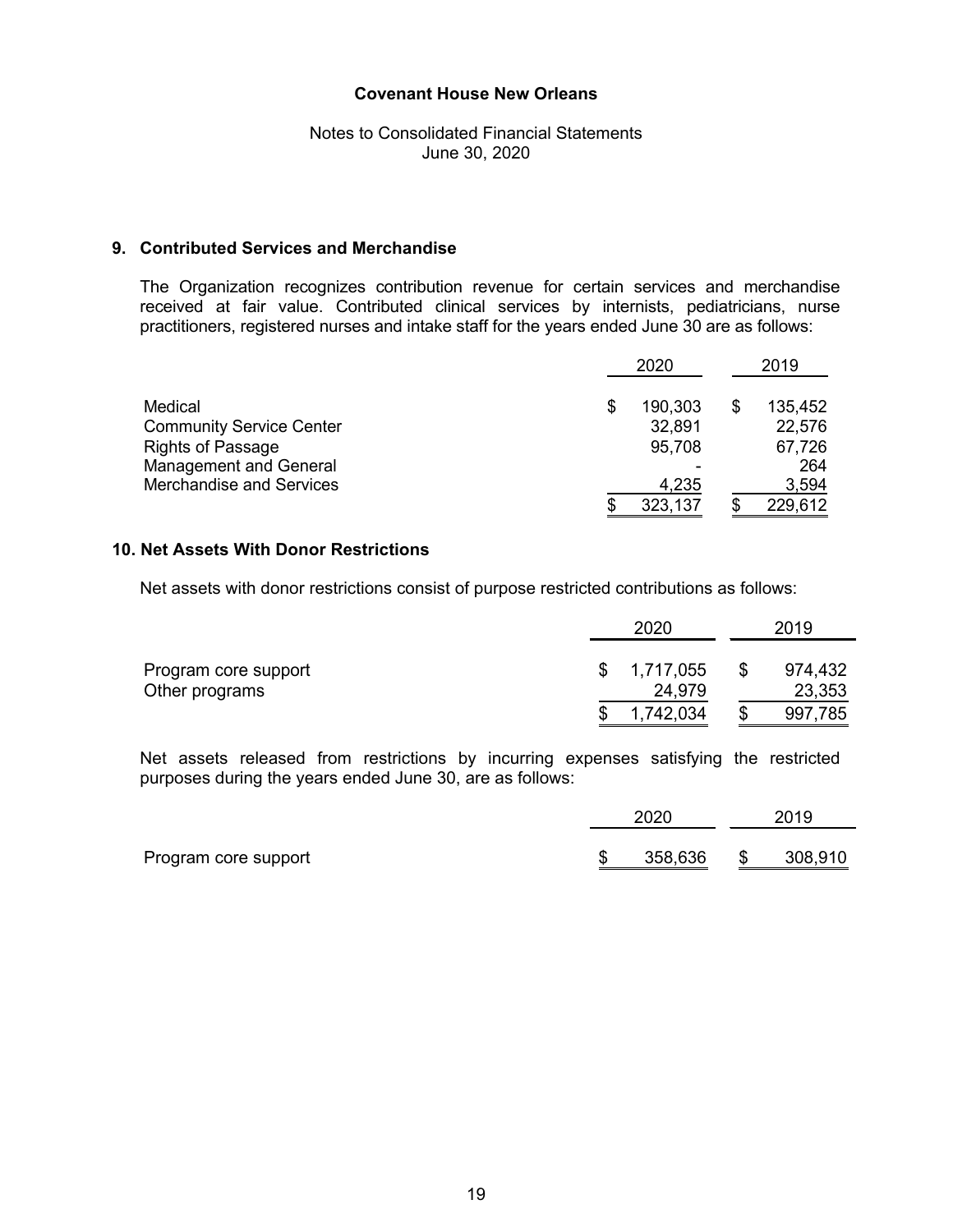Notes to Consolidated Financial Statements June 30, 2020

## **11. Board Designated Endowment Funds**

As required by U.S. GAAP, net assets associated with endowment funds, including funds designated by the Board of Directors to function as endowments, are classified and reported based on the existence or absence or donor-imposed restrictions. The Organization's endowment funds have not been donor-restricted for specific programs and are expendable for any purpose following board appropriation subject to a standard of prudence.

During fiscal year 2014, the Organization agreed to pool a significant portion of its board designated reserves with that of the Parent and its investment advisor to garner greater returns through economies of scale.

During 2010 the State of Louisiana adopted its version of the Uniform Prudent Management of Institutional Funds Act ("UPMIFA"), which governs endowment spending of charitable institutions. The Organization classifies donor-restricted endowment funds as with donor restricted net assets, unless otherwise stipulated by the donor. Board designated or net assets held in perpetuity represent (a) the original value of gifts donated to the endowment, (b) the original value of subsequent gifts donated to the endowment, and (c) accumulations to the endowment made in accordance with the direction of the applicable donor gift instrument at the time the accumulation is added to the funds. According to UPMIFA, the ordinary income of an endowed fund may be distributed annually. While UPMIFA does not place limitations on what can be distributed when market conditions are favorable, it does limit what can be distributed if the current value is near or below the Historical Dollar Value – defined as the aggregate of original, subsequent and accumulation contributions. In utilizing the appreciation in value of the endowments for distributions, the Organization follows the provisions of the Louisiana Uniform Prudent Management of Institutional Funds Act ("LUPMIFA") of 2010.

In accordance with LUPMIFA, the Organization considers the following factors in making a determination to appropriate or accumulate donor restricted or board designated endowment funds – the purpose, duration, and preservation of the endowment fund; expected total return on investments; general economic conditions; the possible effects of inflation and deflation; other resources, and the investment policy of the Organization.

The Organization has adopted investment management and spending policies for endowment assets that support the objective of providing a sustainable and increasing level of endowment income distribution to its activities while seeking to maintain the purchasing power of the endowment assets. The Organization's primary investment objectives are to maximize total return within reasonable and prudent levels of risk while maintaining sufficient liquidity to meet disbursement needs and ensure preservation of capital.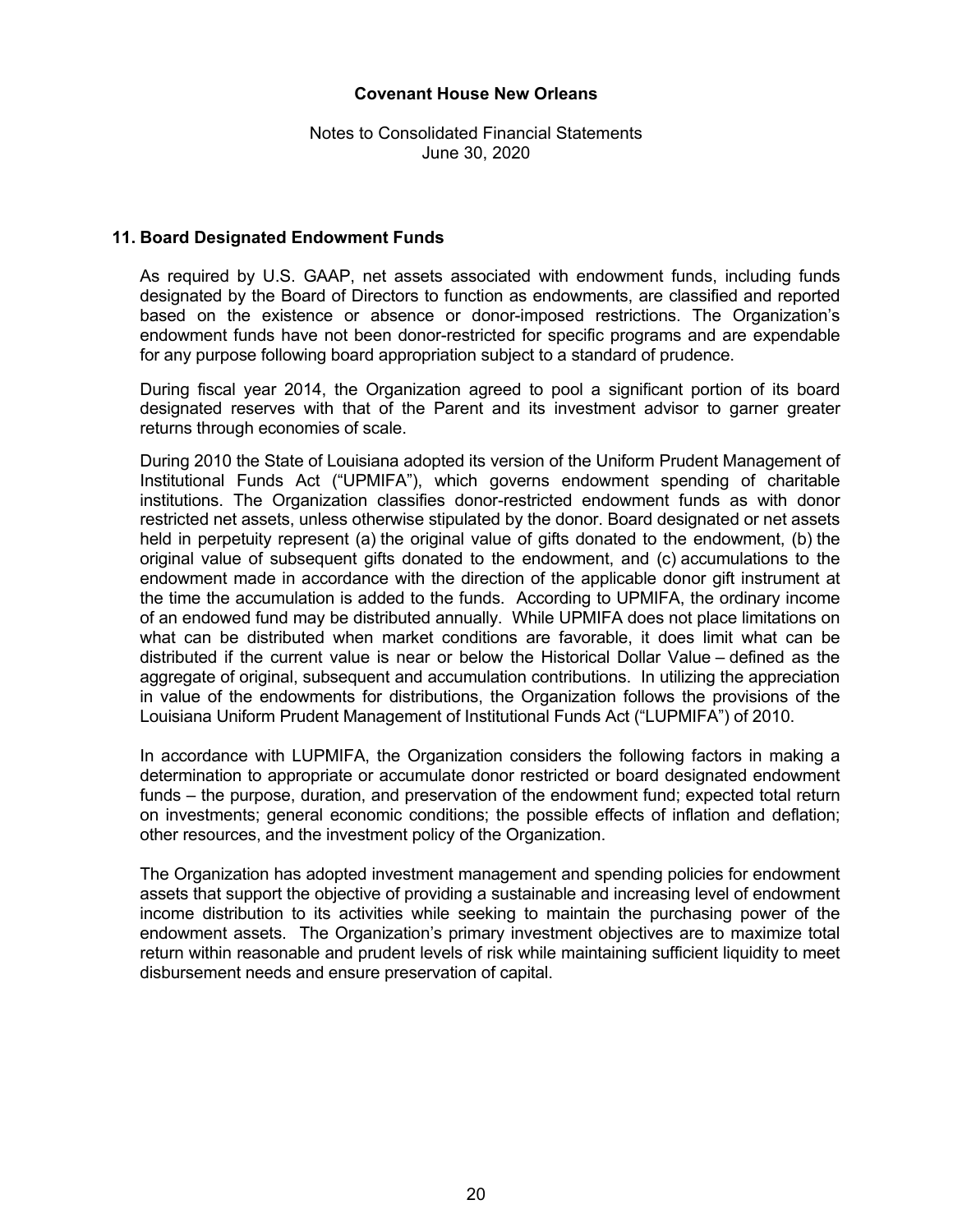# Notes to Consolidated Financial Statements June 30, 2020

# **11. Board Designated Endowment Funds** *(continued)*

To satisfy its long-term rate-of-return objectives, the Organization relies on a total return strategy that achieves a return through a combination of current income and capital appreciation, without regard to an emphasis on either, recognizing that changes in market conditions and interest rates will result in varying strategies in an attempt to optimize results. The Organization believes that the decision to pool its investments with the Parent affiliate meets its long-term investment objectives.

Changes in net assets for the Organization's board designated endowment funds for the years ended June 30, are as follows:

|                                                         | 2020        | 2019        |
|---------------------------------------------------------|-------------|-------------|
| Balance, beginning of year                              | \$3,192,648 | \$3,070,597 |
| Investment income                                       | 77,284      | 75,754      |
| Net realized and unrealized (depreciation) appreciation | (52, 964)   | 67,819      |
| Appropriation for expenditures                          | (9,868)     | (19,095)    |
| Fees                                                    | (2, 422)    | (2, 427)    |
| Balance, end of year                                    | \$3,204,678 | \$3,192,648 |

## **12. Pension Plans**

Effective January 1, 2007, the Parent adopted a defined contribution 403(b) savings and retirement plan. Employees are immediately eligible to participate in the plan. Employees who work at least 1,000 hours per year are eligible to receive an employer contribution. The Organization makes annual contributions into the plan on behalf of employees ranging from 1% to 9% of employee compensation and are determined using a formula based on points, which equal the sum of age and years of service. Employer contributions to the plan are 100% vested after employees have completed three years of service. Total expense related to the 403(b) plan was \$122,387 and \$118,710 for the years ended June 30, 2020 and 2019.

The Organization participates in a noncontributory defined benefit pension plan (the "Plan"), which was established on August 1, 1982, sponsored by the Parent covering substantially all of the employees of the Parent and its domestic affiliates. Benefits are generally based on years of service and final average salary. Effective August 1, 2009, the Board of Directors of the Parent approved to freeze the future benefit accruals of all employees of Covenant House participating in the Plan. As set forth in the provisions of the Employee Retirement Income Security Act of 1974 (ERISA), the Parent is responsible for maintaining an annual minimum funding requirement that is reported and paid by the Parent. Although the Parent is responsible for maintaining the total annual minimum funding requirement, the Plan's actuary has determined the respective allocable share to the various affiliates that participate in the Plan. For the years ended June 30, 2020 and 2019, the Organization contributed \$223,684 and \$86,583 for its allocable share of the Parent's minimum funding requirement, which is included in employee benefits on the consolidated statement of functional expense.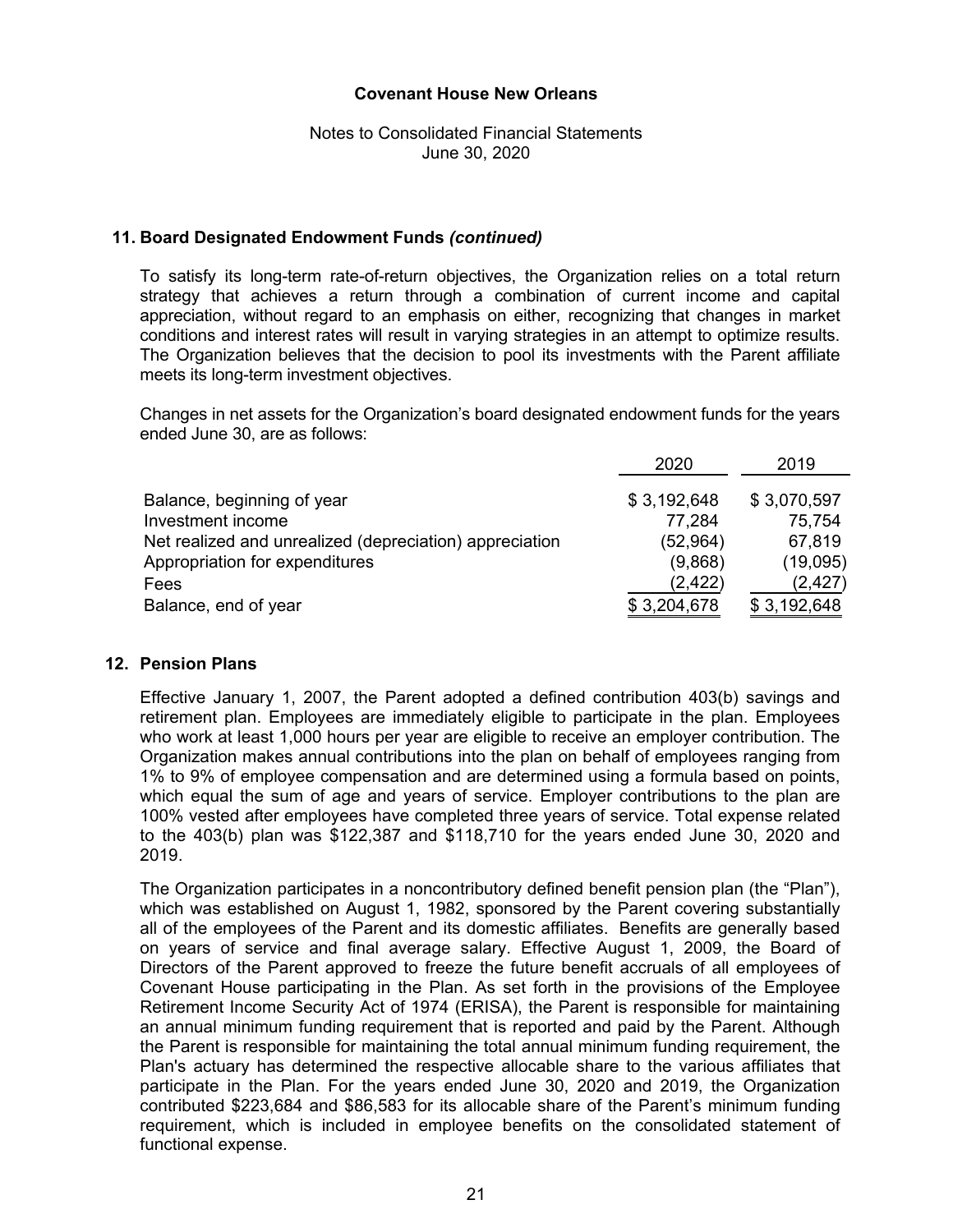Notes to Consolidated Financial Statements June 30, 2020

## **13. Concentration of Credit Risks**

Financial instruments that potentially subject the Organization to concentrations of credit risk consist primarily of cash, cash equivalents, investments and receivables from contracts. Investments and cash are managed within guidelines established by the Board of Directors. As of June 30, 2020, all investments were maintained by large financial institutions. The Organization maintains its cash with established commercial banks. At times, the cash balances exceed federally insured limits. The Organization has not experienced any losses in such accounts and believes it is not exposed to any significant credit risk on cash. Concentrations of credit risk with respect to receivables are limited due to the fact that receivables are due from a number of donors and grant agencies.

## **14. Liquidity and Availability of Resources**

The Organization's financial assets available within one year of the consolidated statement of financial position date for general expenditures are as follows:

|                                                       | 2020        | 2019          |
|-------------------------------------------------------|-------------|---------------|
| Cash and cash equivalents                             | \$2,760,566 | \$1,233,111   |
| Grants receivable                                     | 1,045,190   | 451,916       |
| Contributions receivable, net                         | 116,572     | 387,801       |
| Other receivables, net                                | 79,146      | 43,680        |
| Investments                                           | 2,863,307   | 2,863,534     |
| Beneficial interest in assets held by others          | 373,531     | 378,606       |
| <b>Total Financial Assets</b>                         | 7,238,312   | 5,358,648     |
| Less: Contractual or donor imposed restricted amounts |             |               |
| Amounts restricted for purpose and time by donors     | (1,742,034) | (997,785)     |
| Board designated funds                                | (3,204,678) | (3, 192, 648) |
|                                                       | (4,946,712) | (4, 190, 433) |
| <b>Financial Assets Available to Meet General</b>     |             |               |
| <b>Expenditures over the Next Twelve Months</b>       | \$2,291,600 | \$1,168,215   |

As part of the Organization's liquidity management strategy, management structures its financial assets to be available as its general expenditures, liabilities and other obligations come due. The Organization's working capital and cash flows have cyclical variations during the year attributable to the cash receipts of contributions and grant income.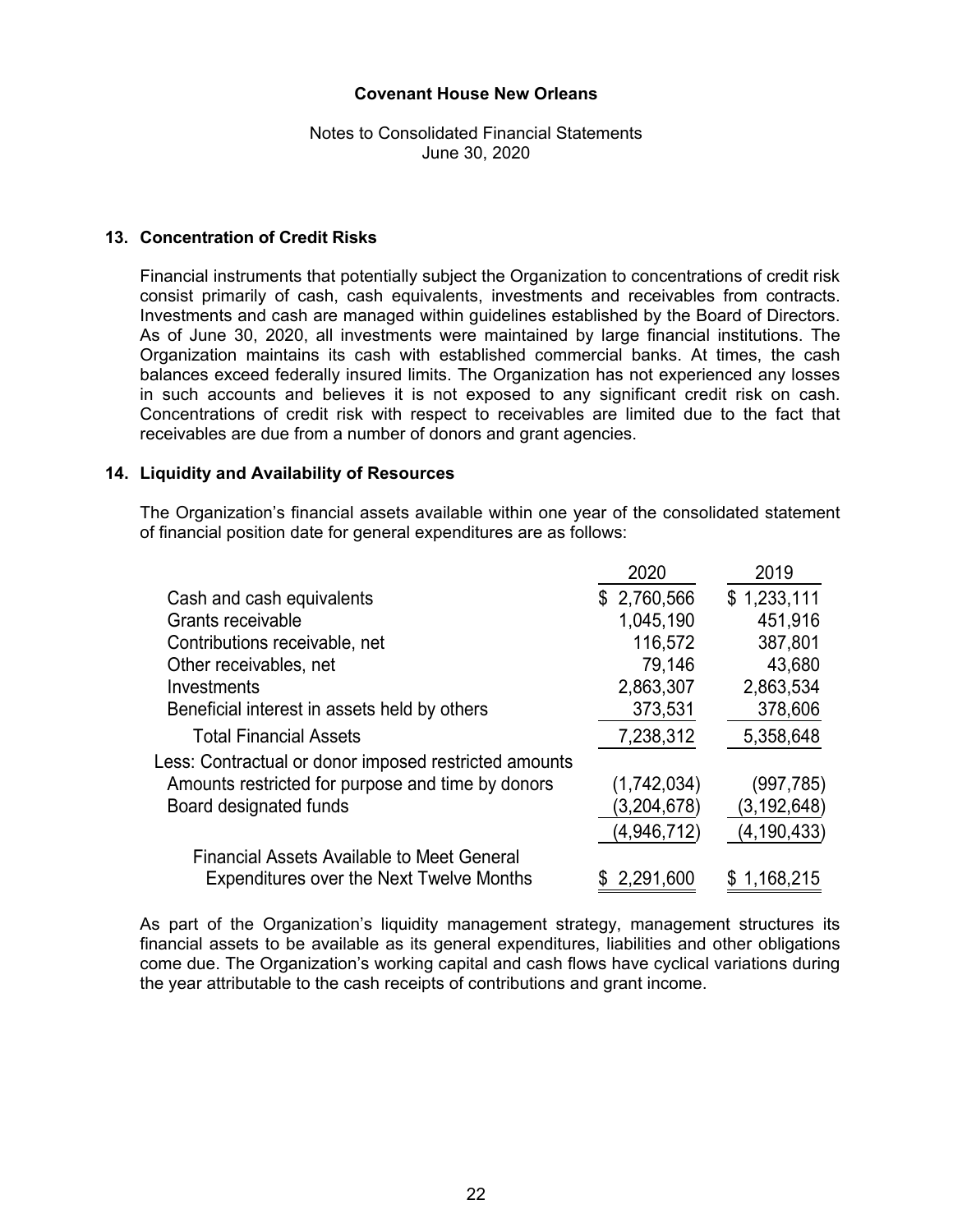Notes to Consolidated Financial Statements June 30, 2020

## **15. Risks and Uncertainties**

The ongoing Coronavirus pandemic has resulted in substantial volatility in the global economy. The pandemic may potentially have an adverse effect on the results of operations. While management has implemented measures to mitigate the impact of the pandemic, including obtaining a PPP loan under the CARES Act as detailed in Note 6, the extent to which the Organization's operations are impacted will depend on future developments, which are highly uncertain and cannot be predicted. As a result, management cannot reasonably estimate the overall impact of the Coronavirus pandemic to the Organization's future results of operations, cash flows, or financial condition.

## **16. Subsequent Events**

The Organization has evaluated events through March 3, 2021, the date these consolidated financial statements were issued and has determined that, other than what is disclosed here-in, there are no subsequent events or transactions requiring recognition or disclosure in the consolidated financial statements.

\* \* \* \* \*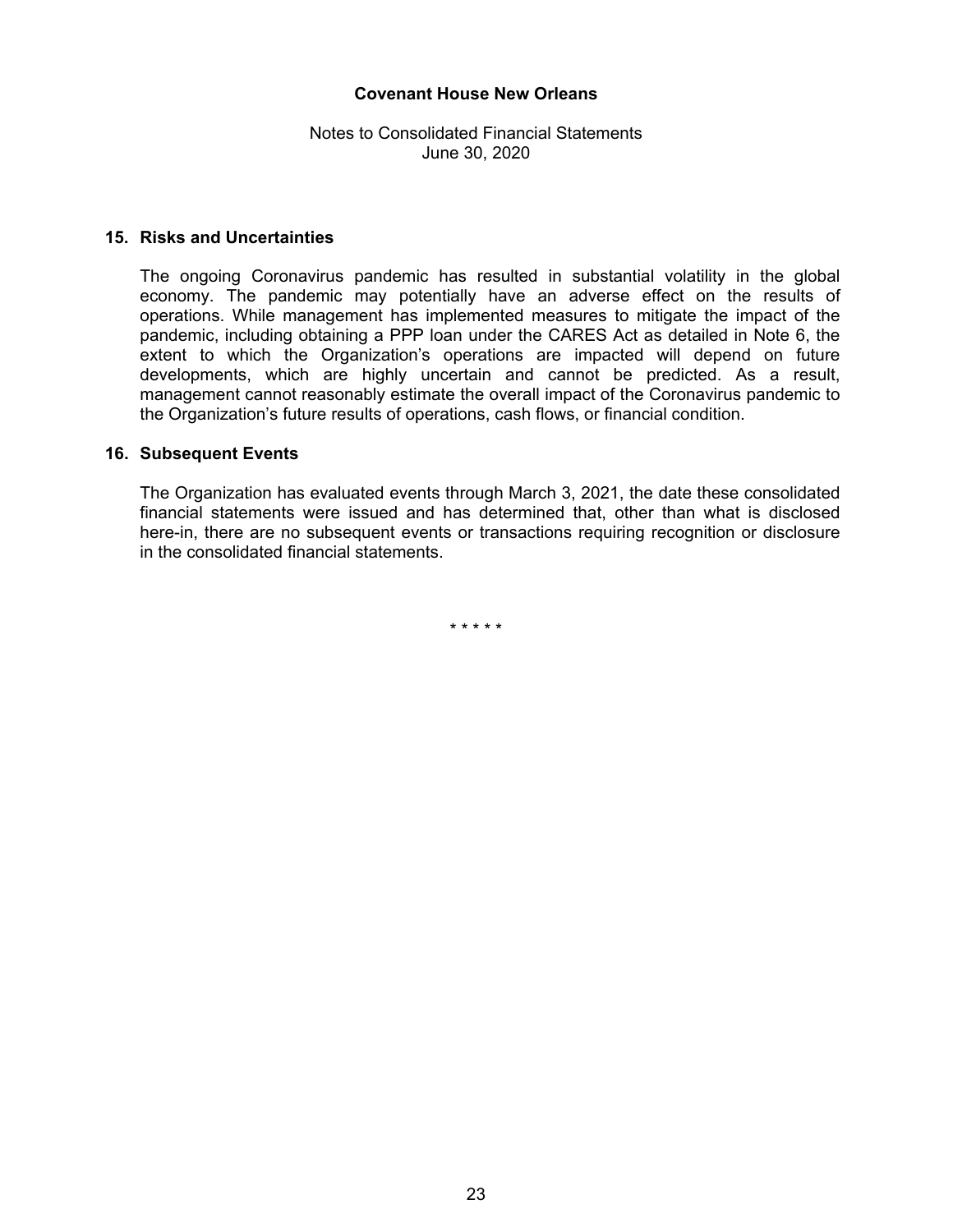Supplementary Information

Year Ended June 30, 2020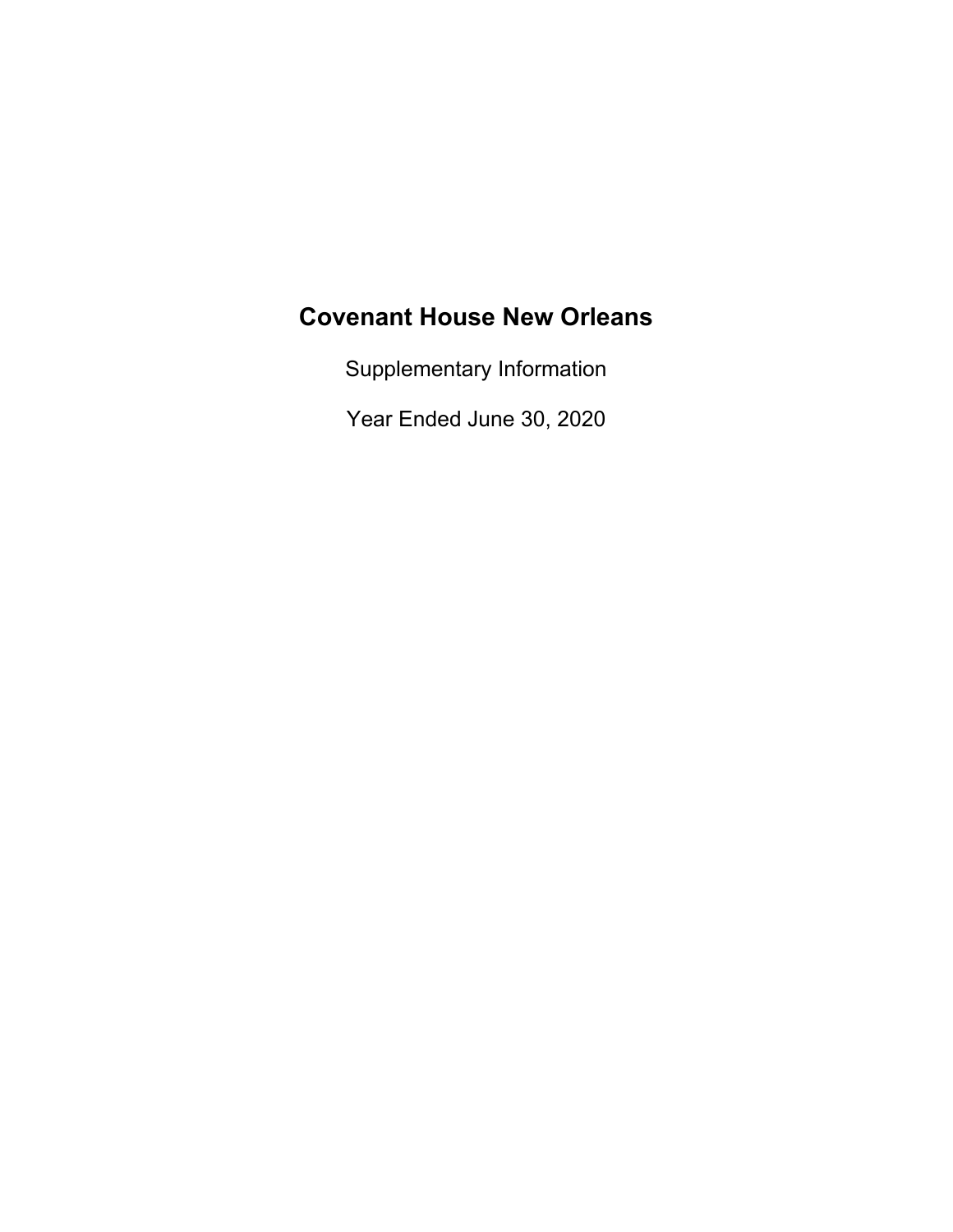# Schedule of Compensation, Benefits and Other Payments to Agency Head or Chief Executive Officer Year Ended June 30, 2020

# **Agency Head Name:** James R. Kelly

| <b>Purpose</b>                         | Amount    |
|----------------------------------------|-----------|
|                                        |           |
| Salary                                 | \$148,998 |
| Benefits-insurance                     | 15,950    |
| Benefits-retirement                    | 13,436    |
| Benefits- others                       |           |
| Car allowance                          |           |
| Vehicle provided by government         |           |
| Per diem                               |           |
| Reimbursements                         |           |
| Travel                                 |           |
| <b>Registration fees</b>               |           |
| Conference travel                      |           |
| Continuing professional education fees |           |
| Housing                                |           |
| Unvouchered expenses                   |           |
| Special meals                          |           |
|                                        | \$178,384 |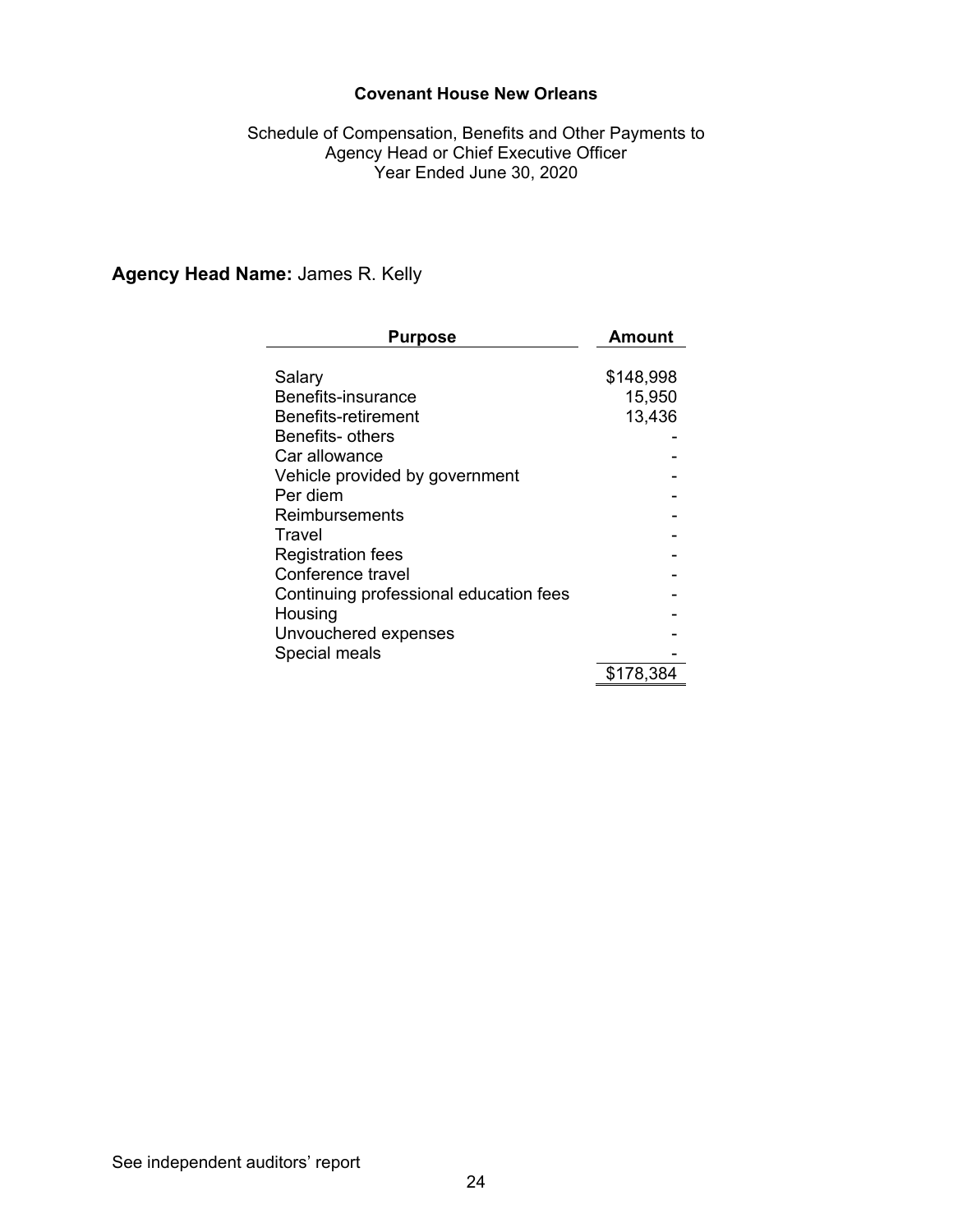Uniform Guidance Schedules and Reports

June 30, 2020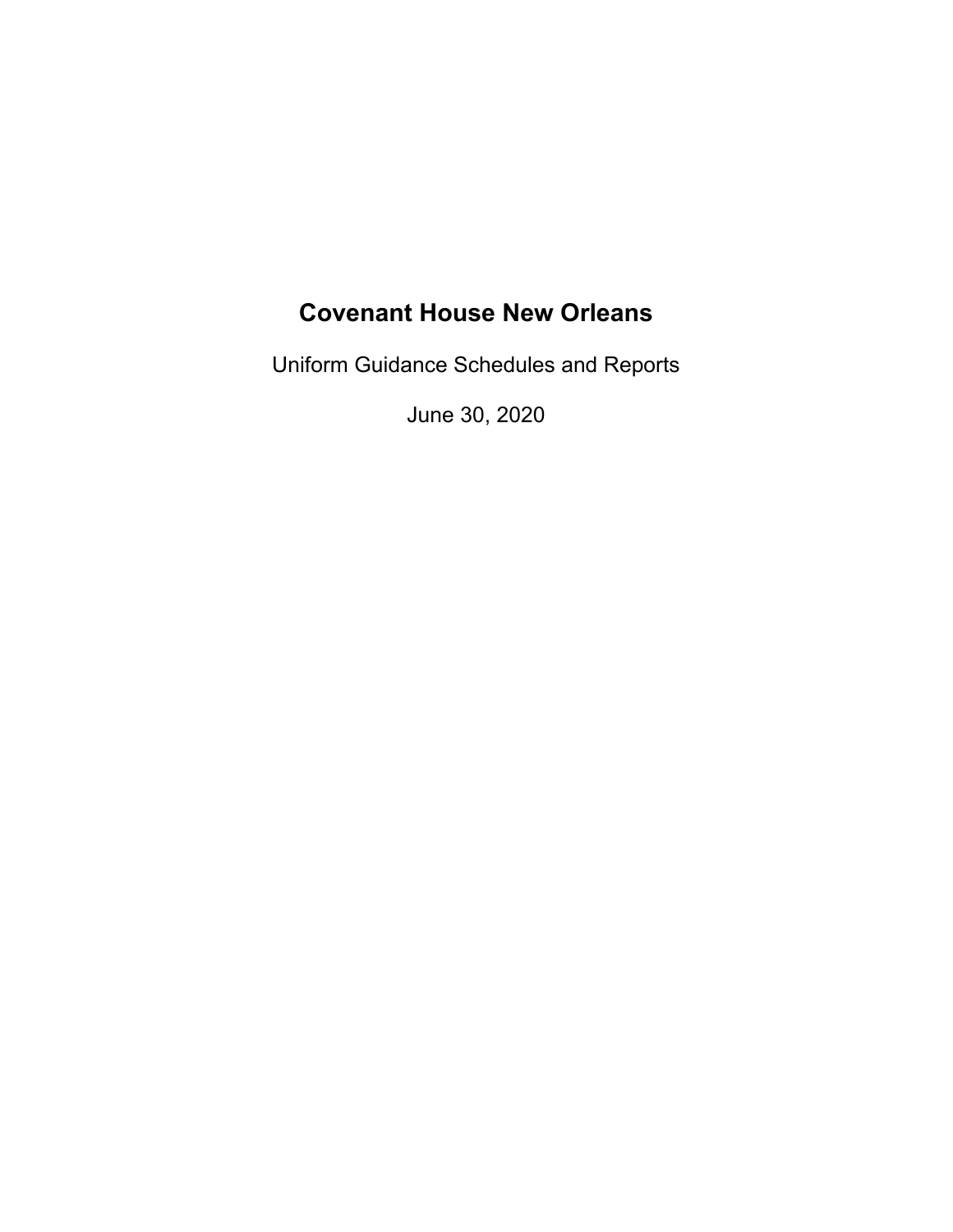#### **Covenant House New Orleans Covenant House New Orleans**

# Schedule of Expenditures of Federal Awards Schedule of Expenditures of Federal Awards Year Ended June 30, 2018 Year Ended June 30, 2020

|                                                                         | Pass-                 |                          |                             |                         |
|-------------------------------------------------------------------------|-----------------------|--------------------------|-----------------------------|-------------------------|
|                                                                         | Federal               | Through/Entity           | Passed                      |                         |
| Federal Grantor/Pass-Through Grantor/<br>Program Title or Cluster Title | <b>CFDA</b><br>Number | Identifying<br>Number    | Through to<br>Subrecipients | Federal<br>Expenditures |
|                                                                         |                       |                          |                             |                         |
| U.S. Department of Housing and Urban Development                        |                       |                          |                             |                         |
| Pass-through City of New Orleans                                        |                       |                          |                             |                         |
| <b>Emergency Solutions Grant Program</b>                                | 14.231                | SESG-031D                | \$                          | \$<br>95,760            |
| Pass-through City of New Orleans                                        |                       |                          |                             |                         |
| <b>Emergency Solutions Grant Program</b>                                | 14.231                | <b>ESG-032D</b>          |                             | 43,339                  |
| <b>Emergency Solutions Grant Program</b>                                | 14.231                | ESG-033D                 |                             | 40,760                  |
| Pass-through UNITY for the Homeless, Inc.                               |                       |                          |                             |                         |
| Continuum of Care Program                                               |                       | 14.267 LA0273L6H031802   |                             | 36,588                  |
| Continuum of Care Program                                               |                       | 14.267 LA0278L6H031802   |                             | 189,548                 |
| Continuum of Care Program                                               |                       | 14.267 LA0230L6H031705   |                             | 49,135                  |
| Continuum of Care Program                                               |                       | 14.267 LA0319D6H031800   |                             | 138,838                 |
| Continuum of Care Program                                               |                       | 14.267 LA0077L6H031710   | $\overline{\phantom{a}}$    | 37,203                  |
| Continuum of Care Program                                               |                       | 14.267 LA0077L6H031811   |                             | 82,613                  |
| Continuum of Care Program                                               |                       | 14.267 LA0086L6H031710   |                             | 78,520                  |
| Total U.S. Department of Housing                                        |                       |                          |                             |                         |
| and Urban Development                                                   |                       |                          | $\overline{\phantom{a}}$    | 792,304                 |
| U.S. Department of Agriculture                                          |                       |                          |                             |                         |
| Direct Program                                                          |                       |                          |                             |                         |
| State Administrative Matching Grants for the Supplemental               |                       |                          |                             |                         |
| Nutrition Assistance Program                                            | 10.561                |                          |                             | 373,555                 |
| Pass-through Louisiana Department of Education                          |                       |                          |                             |                         |
| School Breakfast Program                                                | 10.553 7547           |                          |                             | 36,221                  |
| Total U.S. Department of Agriculture                                    |                       |                          | $\overline{\phantom{a}}$    | 409,776                 |
| Department of Homeland Security                                         |                       |                          |                             |                         |
| Pass-through United Way                                                 |                       |                          |                             |                         |
| Emergency Food and Shelter National Board Program                       | 97.024                | 34-3658-024              |                             | 9,048                   |
| U.S. Department of Justice                                              |                       |                          |                             |                         |
| Direct Program                                                          |                       |                          |                             |                         |
| Services for Trafficking Victims                                        | 16.320                |                          |                             | 265,755                 |
| Pass-through Louisiana Commission on                                    |                       |                          |                             |                         |
| Law Enforcement and Administration of Criminal Justice                  |                       |                          |                             |                         |
| Crime Victim Assistance                                                 | 16.575                | 2018-VA-01/02/03/04-4874 |                             | 172,985                 |
| Pass-through Jefferson Parish Sheriff Office                            |                       |                          |                             |                         |
| Services for Trafficking Victims                                        | 16.320                | 2018-VT-BX-KO87          |                             | 34,750                  |
| Total U.S. Department of Justice                                        |                       |                          |                             | 473,490                 |
| U.S. Department of Health and Human Services                            |                       |                          |                             |                         |
| Direct Programs                                                         |                       |                          |                             |                         |
| Transitional Living for Homeless Youth                                  | 93.550                |                          |                             | 301,453                 |
| Education and Prevention Grants to Reduce Sexual                        |                       |                          |                             |                         |
| Abuse of Runaway, Homeless and Street Youth                             | 93.557                |                          |                             | 137,897                 |
| Total U.S. Department of Health                                         |                       |                          |                             |                         |
| and Human Services                                                      |                       |                          |                             | 439,350                 |
| <b>Total Expenditures of Federal Awards</b>                             |                       |                          | \$                          | \$<br>2.123.968         |

See independent auditors' report and notes to schedule of expenditures of federal awards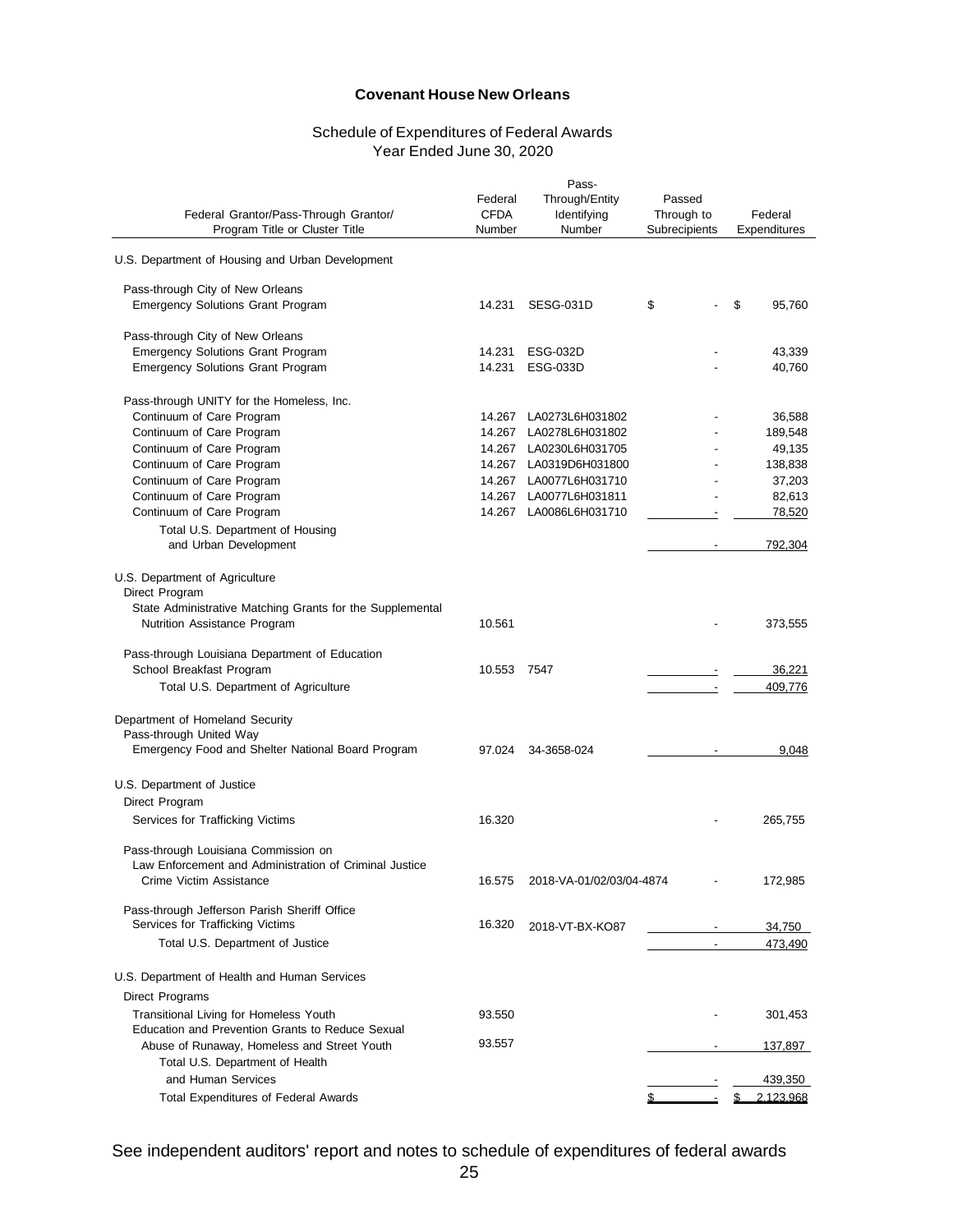## Notes to Schedule of Expenditures of Federal Awards Year Ended June 30, 2020

## **1. Basis of Presentation**

The Schedule of Expenditures of Federal Awards (the "Schedule") includes the federal award activity of Covenant House New Orleans (the "Organization") under programs of the federal government for the year ended June 30, 2020. The information in this schedule is presented in accordance with the requirements of Title 2 U.S. *Code of Federal Regulations* (CFR) Part 200, *Uniform Administrative Requirements*, *Cost Principles, and Audit Requirements for Federal Awards* (Uniform Guidance). Because the Schedule presents only a selected portion of the operations of the Organization, it is not intended to and does not present the financial position, changes in net assets or cash flows of the Organization.

## **2. Summary of Significant Accounting Policies**

Expenditures reported on the Schedule are reported on the accrual basis of accounting. Such expenditures are recognized following the cost principles contained in the Uniform Guidance, wherein certain types of expenditures are not allowable or are limited as to reimbursement. Pass-through entity identifying numbers are presented where available.

#### **3. Non-Cash Awards**

For the year ended June 30, 2020, the Organization did not have or receive any non-cash awards, mortgages, or loan funds that should be included in the federal expenditures presented in this Schedule.

## **4. Indirect Cost Rate**

The Organization has elected not to use the 10-percent de minimis indirect cost rate allowed under the Uniform Guidance.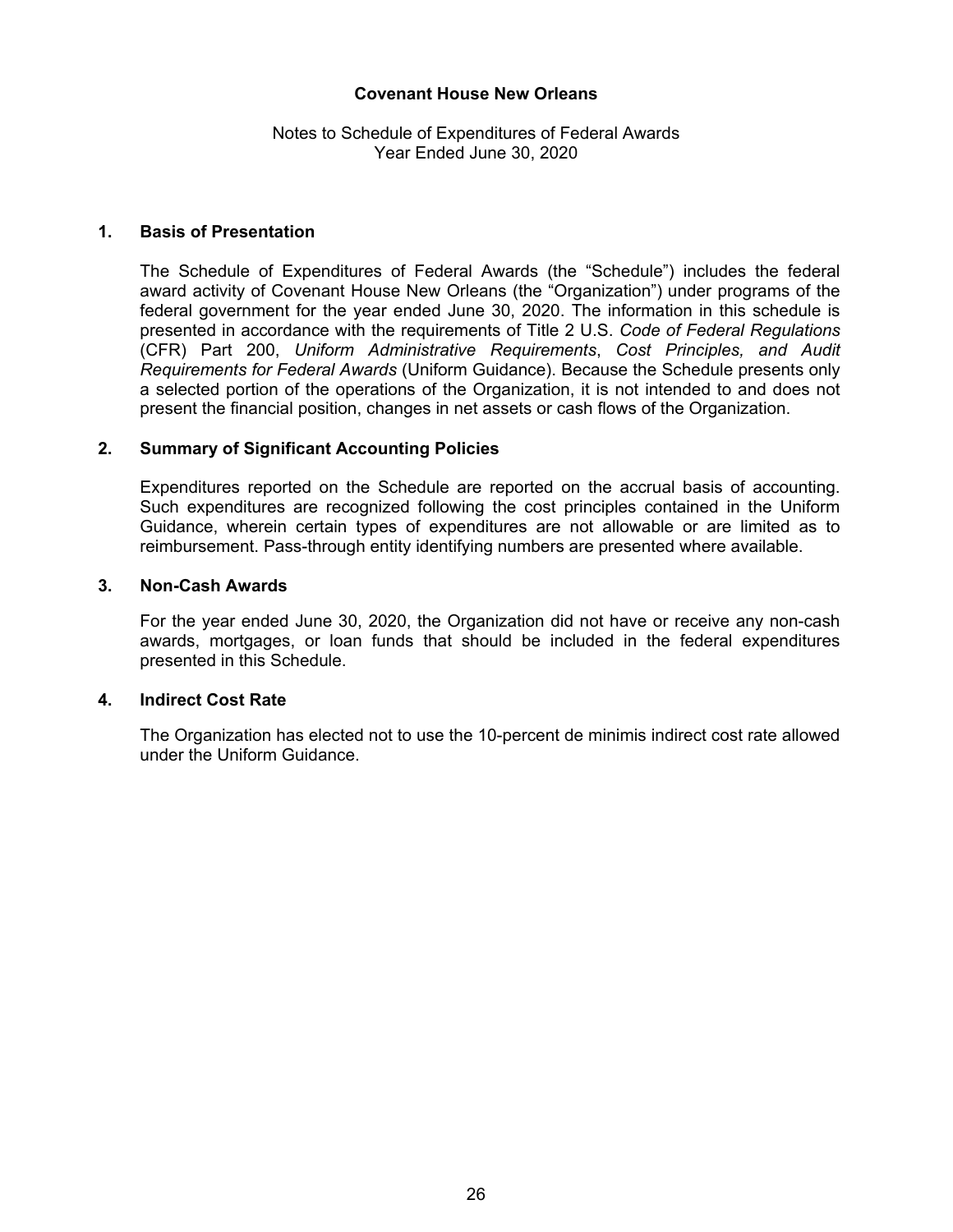

# **Report on Internal Control Over Financial Reporting and on Compliance and Other Matters Based on an Audit of Financial Statements Performed in Accordance With** *Government Auditing Standards*

## **Independent Auditors' Report**

## **Board of Directors Covenant House New Orleans**

We have audited, in accordance with the auditing standards generally accepted in the United States of America and the standards applicable to financial audits contained in *Government Auditing Standards* issued by the Comptroller General of the United States, the consolidated financial statements of Covenant House New Orleans (the "Organization"), which comprise the consolidated statement of financial position as of June 30, 2020, and the related consolidated statements of activities, functional expenses and cash flows for the year then ended, and the related notes to the consolidated financial statements, and have issued our report thereon dated March 3, 2021.

## **Internal Control Over Financial Reporting**

In planning and performing our audit of the consolidated financial statements, we considered the Organization's internal control over financial reporting (internal control) to determine the audit procedures that are appropriate in the circumstances for the purpose of expressing our opinion on the consolidated financial statements, but not for the purpose of expressing an opinion on the effectiveness of the Organization's internal control. Accordingly, we do not express an opinion on the effectiveness of the Organization's internal control.

A *deficiency in internal control* exists when the design or operation of a control does not allow management or employees, in the normal course of performing their assigned functions, to prevent, or detect and correct, misstatements on a timely basis. A *material weakness* is a deficiency, or a combination of deficiencies, in internal control, such that there is a reasonable possibility that a material misstatement of the entity's financial statements will not be prevented, or detected and corrected on a timely basis. A *significant deficiency* is a deficiency, or a combination of deficiencies, in internal control that is less severe than a material weakness, yet important enough to merit attention by those charged with governance.

Our consideration of internal control was for the limited purpose described in the first paragraph of this section and was not designed to identify all deficiencies in internal control that might be material weaknesses or significant deficiencies. Given these limitations, during our audit we did not identify any deficiencies in internal control that we consider to be material weaknesses. However, material weaknesses may exist that have not been identified.

PKF O'CONNOR DAVIES, LLP 665 Fifth Avenue, New York, NY 10022 I Tel: 212.867.8000 or 212.286.2600 I Fax: 212.286.4080 I www.pkfod.com

PKF O'Connor Davies, LLP is a member firm of the PKF International Limited network of legally independent firms and does not accept any responsibility or liability for the actions or inactions on the part of any other individual member firm or firms.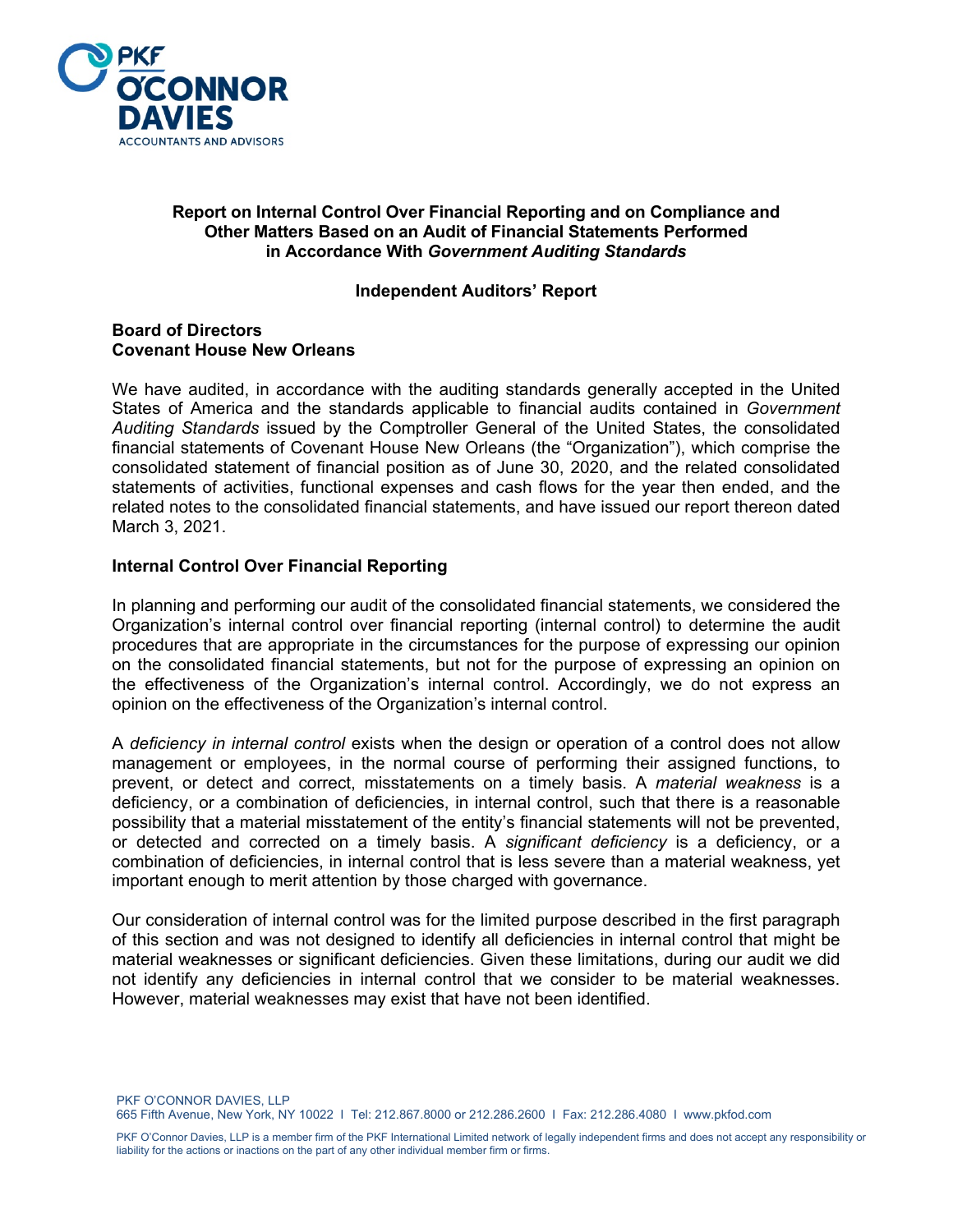#### **Board of Directors Covenant House New Orleans**  Page 2

## **Compliance and Other Matters**

As part of obtaining reasonable assurance about whether the Organization's consolidated financial statements are free from material misstatement, we performed tests of its compliance with certain provisions of laws, regulations, contracts, and grant agreements, noncompliance with which could have a direct and material effect on the determination of consolidated financial statement amounts. However, providing an opinion on compliance with those provisions was not an objective of our audit, and accordingly, we do not express such an opinion. The results of our tests disclosed no instances of noncompliance or other matters that are required to be reported under *Government Auditing Standards*.

## **Purpose of this Report**

The purpose of this report is solely to describe the scope of our testing of internal control and compliance and the results of that testing, and not to provide an opinion on the effectiveness of the entity's internal control or on compliance. This report is an integral part of an audit performed in accordance with *Government Auditing Standards* in considering the entity's internal control and compliance. Accordingly, this communication is not suitable for any other purpose.

PKF O'Connor Davies, LLP

March 3, 2021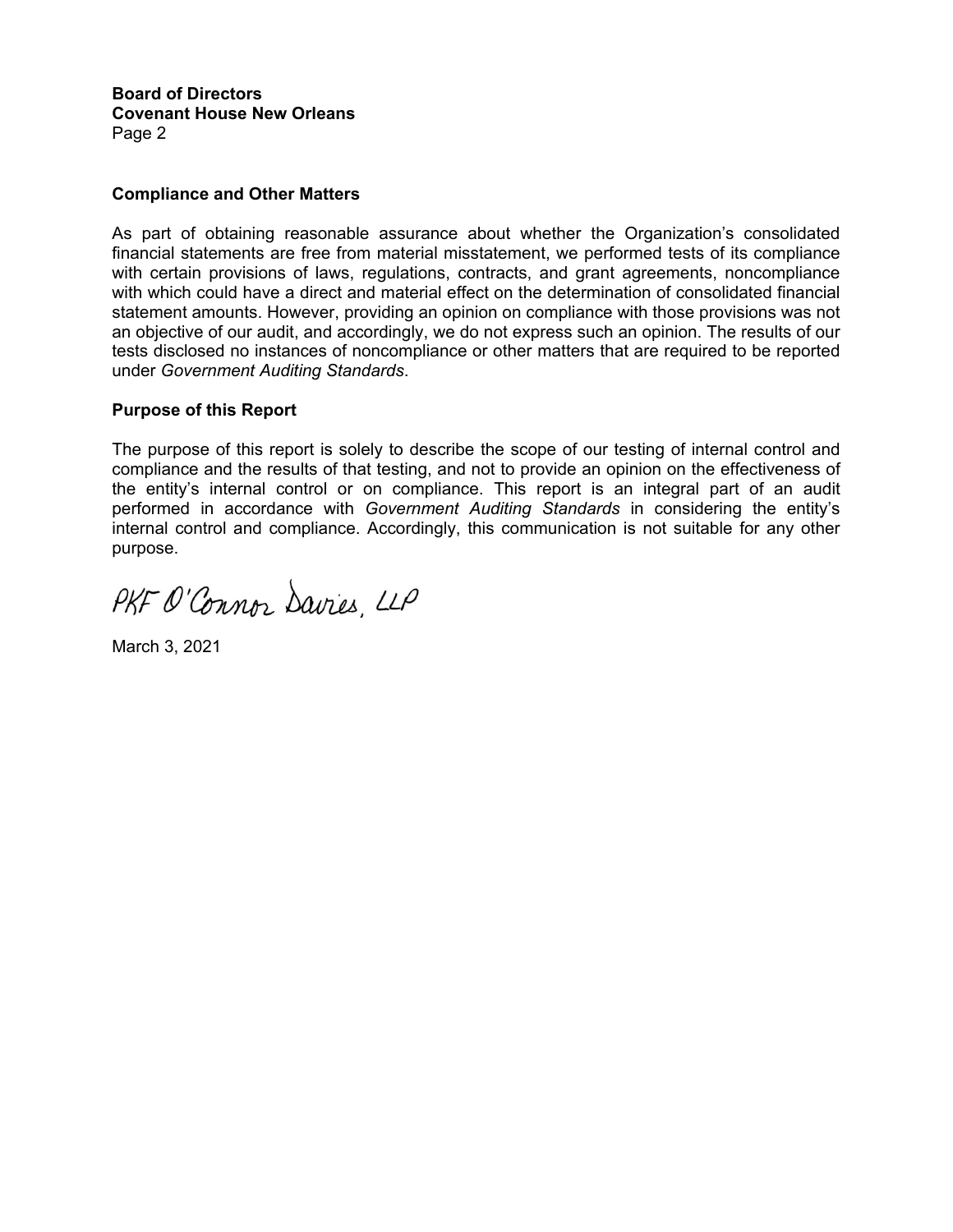

## **Report on Compliance for Each Major Federal Program and Report on Internal Control Over Compliance Required by the Uniform Guidance**

**Independent Auditors' Report** 

### **Board of Directors Covenant House New Orleans**

# **Report on Compliance for Each Major Federal Program**

We have audited Covenant House New Orleans' (the "Organization") compliance with the types of compliance requirements described in the *OMB Compliance Supplement* that could have a direct and material effect on each of the Organization's major federal programs for the year ended June 30, 2020. The Organization's major federal programs are identified in the summary of auditors' results section of the accompanying schedule of findings and questioned costs.

## *Management's Responsibility*

Management is responsible for compliance with the requirements of laws, regulations, contracts, and grants applicable to its federal programs.

## *Auditors' Responsibility*

Our responsibility is to express an opinion on compliance for each of the Organization's major federal programs based on our audit of the types of compliance requirements referred to above. We conducted our audit of compliance in accordance with auditing standards generally accepted in the United States of America; the standards applicable to financial audits contained in *Government Auditing Standards*, issued by the Comptroller General of the United States; and the audit requirements of Title 2 U.S. *Code of Federal Regulations* (CFR) Part 200, *Uniform Administrative Requirements, Cost Principles and Audit Requirements for Federal Awards* ("Uniform Guidance"). Those standards and the Uniform Guidance require that we plan and perform the audit to obtain reasonable assurance about whether noncompliance with the types of compliance requirements referred to above that could have a direct and material effect on a major federal program occurred. An audit includes examining, on a test basis, evidence about the Organization's compliance with those requirements and performing such other procedures as we considered necessary in the circumstances.

We believe that our audit provides a reasonable basis for our opinion on compliance for each major federal program. However, our audit does not provide a legal determination of the Organization's compliance.

## *Opinion on Each Major Federal Program*

In our opinion, the Organization complied, in all material respects, with the types of compliance requirements referred to above that could have a direct and material effect on each of its major federal programs for the year ended June 30, 2020.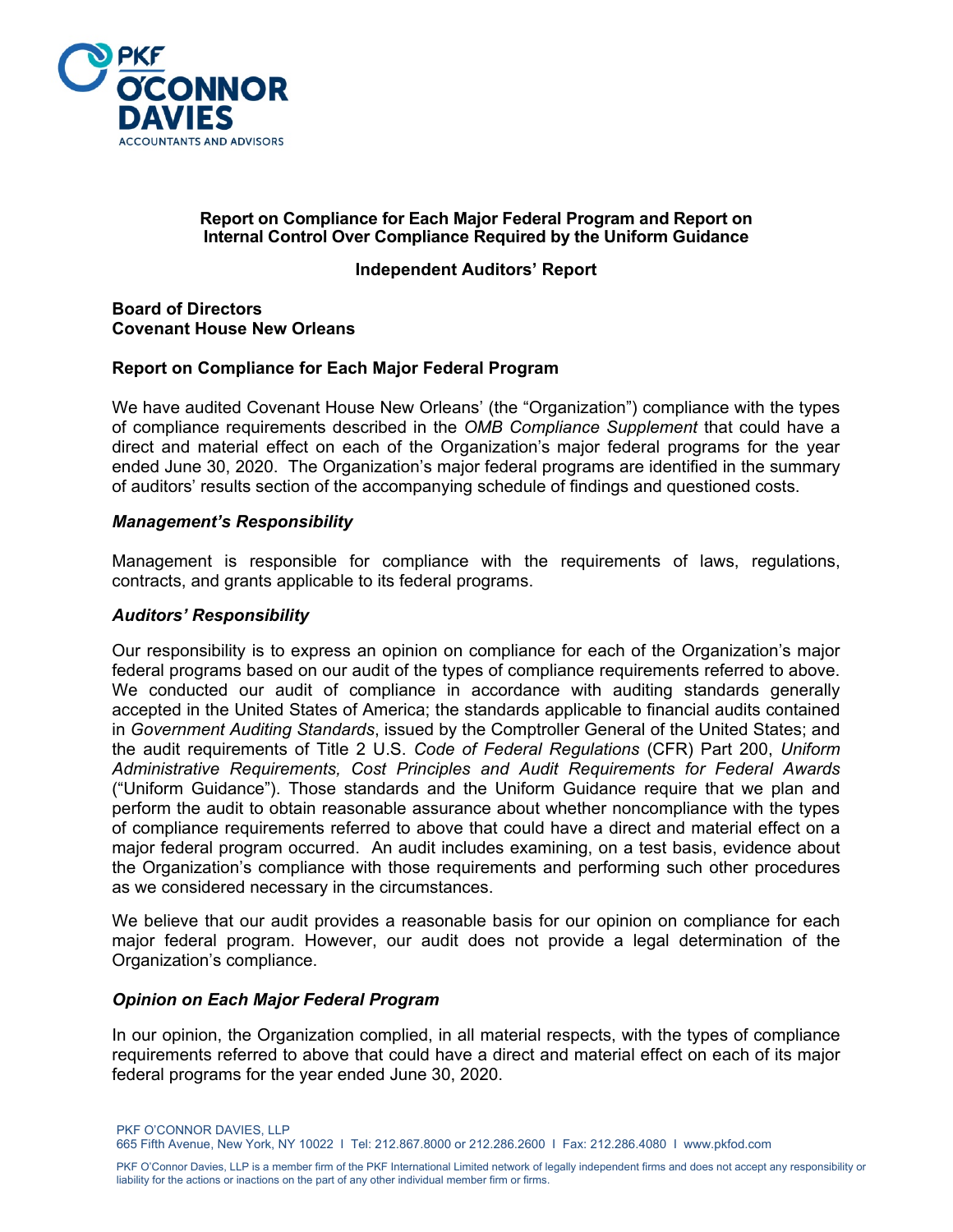#### **Board of Directors Covenant House New Orleans**  Page 2

#### **Report on Internal Control Over Compliance**

Management of the Organization is responsible for establishing and maintaining effective internal control over compliance with the types of compliance requirements referred to above. In planning and performing our audit of compliance, we considered the Organization's internal control over compliance with the types of requirements that could have a direct and material effect on each major federal program to determine the auditing procedures that are appropriate in the circumstances for the purpose of expressing an opinion on compliance for each major federal program and to test and report on internal control over compliance in accordance with the Uniform Guidance, but not for the purpose of expressing an opinion on the effectiveness of internal control over compliance. Accordingly, we do not express an opinion on the effectiveness of the Organization's internal control over compliance.

A *deficiency in internal control over compliance* exists when the design or operation of a control over compliance does not allow management or employees, in the normal course of performing their assigned functions, to prevent, or detect and correct, noncompliance with a type of compliance requirement of a federal program on a timely basis. A *material weakness in internal control over compliance* is a deficiency, or combination of deficiencies, in internal control over compliance, such that there is a reasonable possibility that material noncompliance with a type of compliance requirement of a federal program will not be prevented, or detected and corrected, on a timely basis. A *significant deficiency in internal control over compliance* is a deficiency, or a combination of deficiencies, in internal control over compliance with a type of compliance requirement of a federal program that is less severe than a material weakness in internal control over compliance, yet important enough to merit attention by those charged with governance.

Our consideration of internal control over compliance was for the limited purpose described in the first paragraph of this section and was not designed to identify all deficiencies in internal control over compliance that might be material weaknesses or significant deficiencies. We did not identify any deficiencies in internal control over compliance that we consider to be material weaknesses. However, material weaknesses may exist that have not been identified.

The purpose of this report on internal control over compliance is solely to describe the scope of our testing of internal control over compliance and the results of that testing based on the requirements of the Uniform Guidance. Accordingly, this report is not suitable for any other purpose.

PKF O'Connor Davies, LLP

March 3, 2021